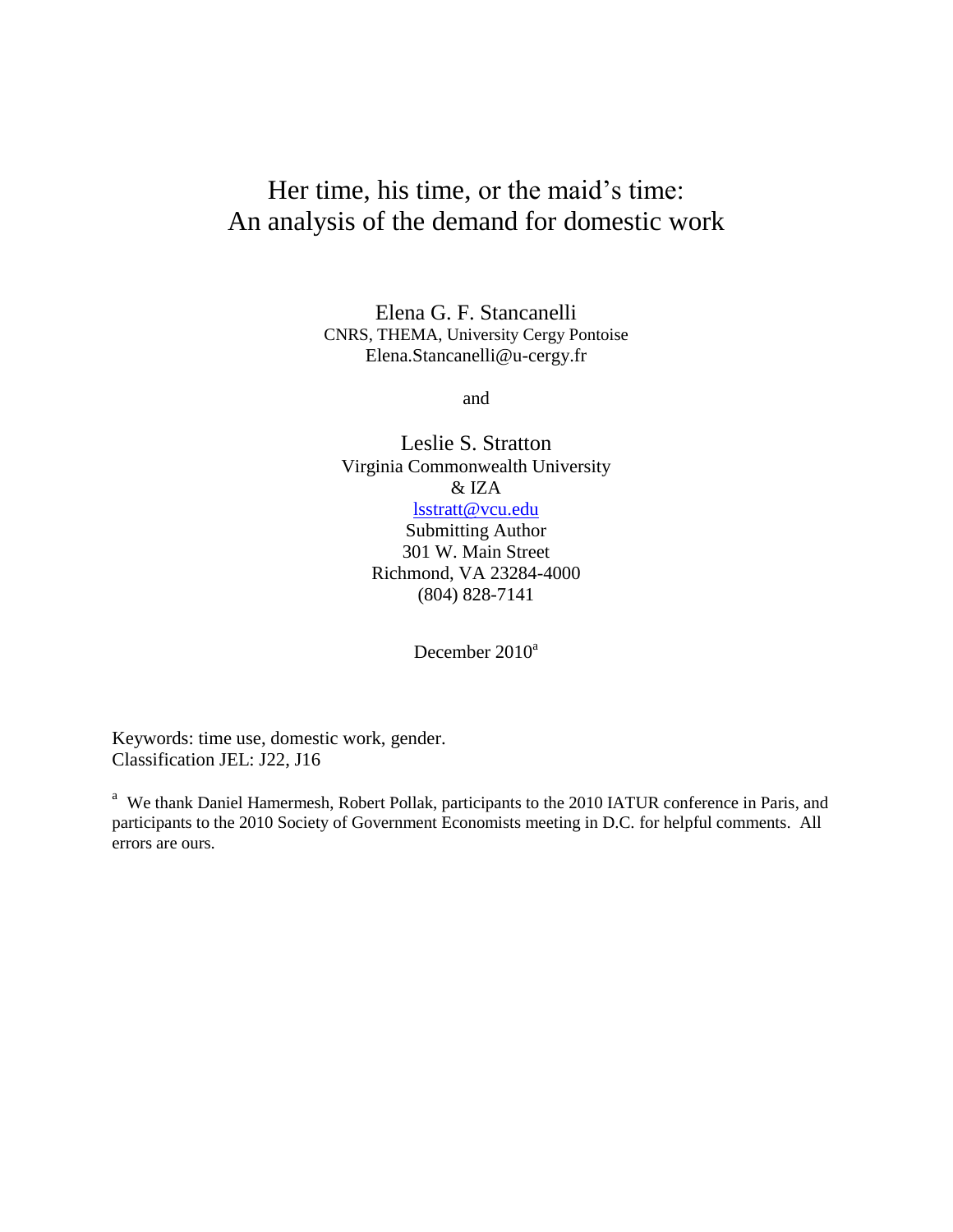## Her time, his time, or the maid's time: An analysis of the demand for domestic work

October 2010

#### Abstract

This paper analyzes households" demand for time inputs to domestic services, modeling simultaneously the decision to purchase services in the market and the time spent on weekend and weekday days by each partner on routine household chores. By focusing on cleaning, laundry, and ironing, we reduce the likelihood that preferences matter and increase the overlap with market services. Particular emphasis is placed on estimating the effects of prices, as captured by own and partner wages and the market price for domestic services. We exploit timediary data for Great Britain and France, relying on cross-country comparisons to generalize our findings. The results indicate that prices strongly influence market purchases, and that maid service is a closer substitute for household time on weekends than weekdays, but is also correlated with 'her' weekday time. More generally, we find that women's wages have a stronger association with the inputs to domestic work than any other price measure.

Keywords: time use, domestic work, gender. Classification JEL: J21, J22, J16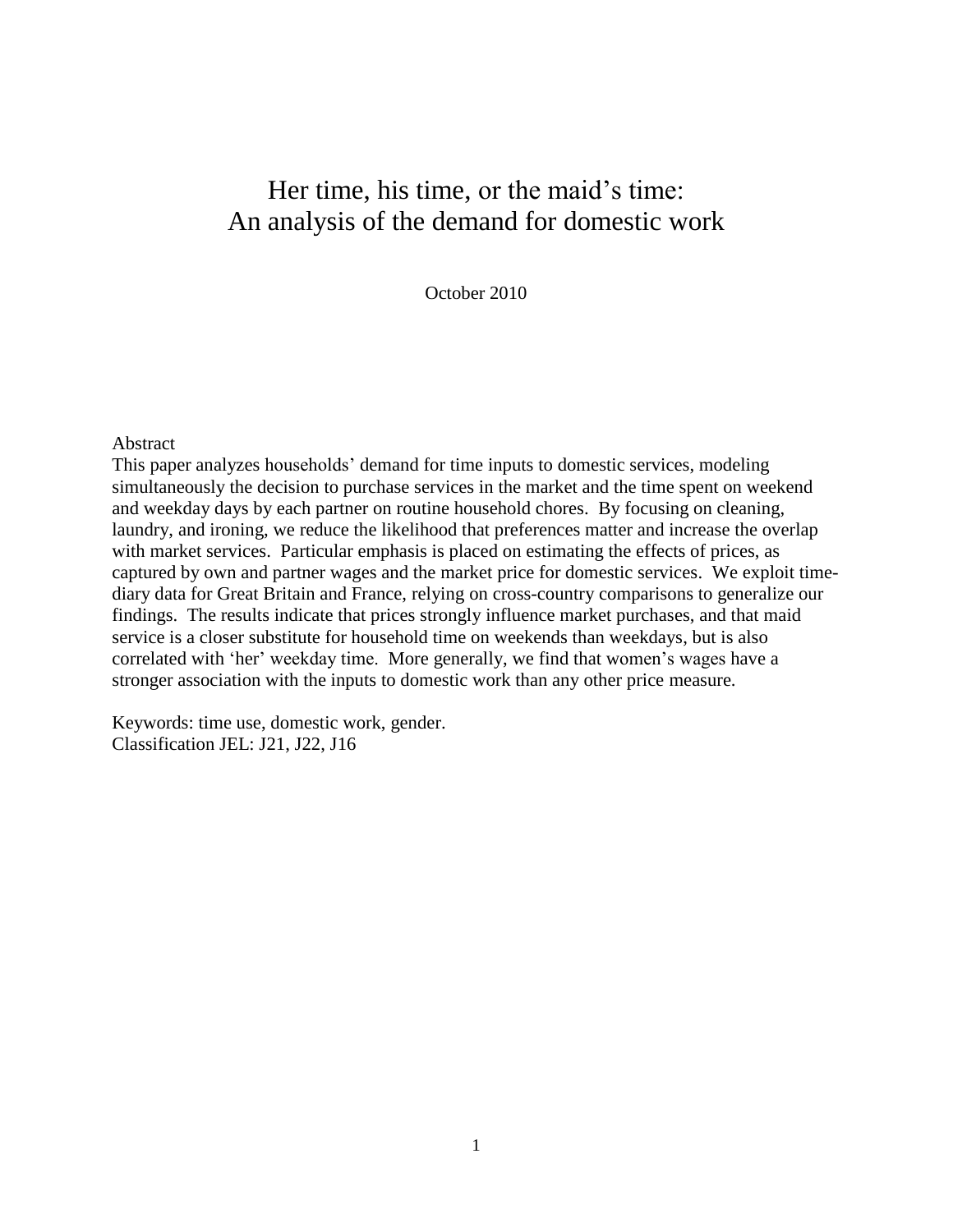# Her time, his time, or the maid"s time: An analysis of the demand for domestic work

A substantial fraction of what we consume is produced in the home – prepared food, clean clothes, and clean living space. Yet relatively little is known about how or by whom these goods are produced. The scant literature on these home production activities focuses either on the domestic help industry or on the time spent or specialization demonstrated within couple households. Here, we draw from both these literatures to simultaneously analyze household demand for domestic help and the time partners spend on routine household chores.

We exploit time-diary data for Great Britain and France that include supplemental information on domestic services purchased from the market to estimate simultaneously all time inputs to the household production of domestic chores. The focus here is on time spent in the home rather than in the yard, and on chores, not child care. Only a small minority of households buy domestic services (approximately 7% in each country). We argue that this decision reflects either that individuals derive pleasure from the time spent in these activities, or that the market price for domestic services is too high relative to the household reservation price, or that market services are an imperfect substitute for home production. However, preferences do not appear to explain why couples hire maids so infrequently. Our data indicate that very few individuals enjoy routine housework chores. We investigate whether prices, as captured by own and partner wages and the market price of domestic services, influence the decision to purchase domestic help as well as the time allocated by each partner to domestic chores. We conclude that the woman"s wage has a strong impact on all time inputs in both countries. By examining crossprice elasticities and correlations among the residuals, we are also able to investigate the degree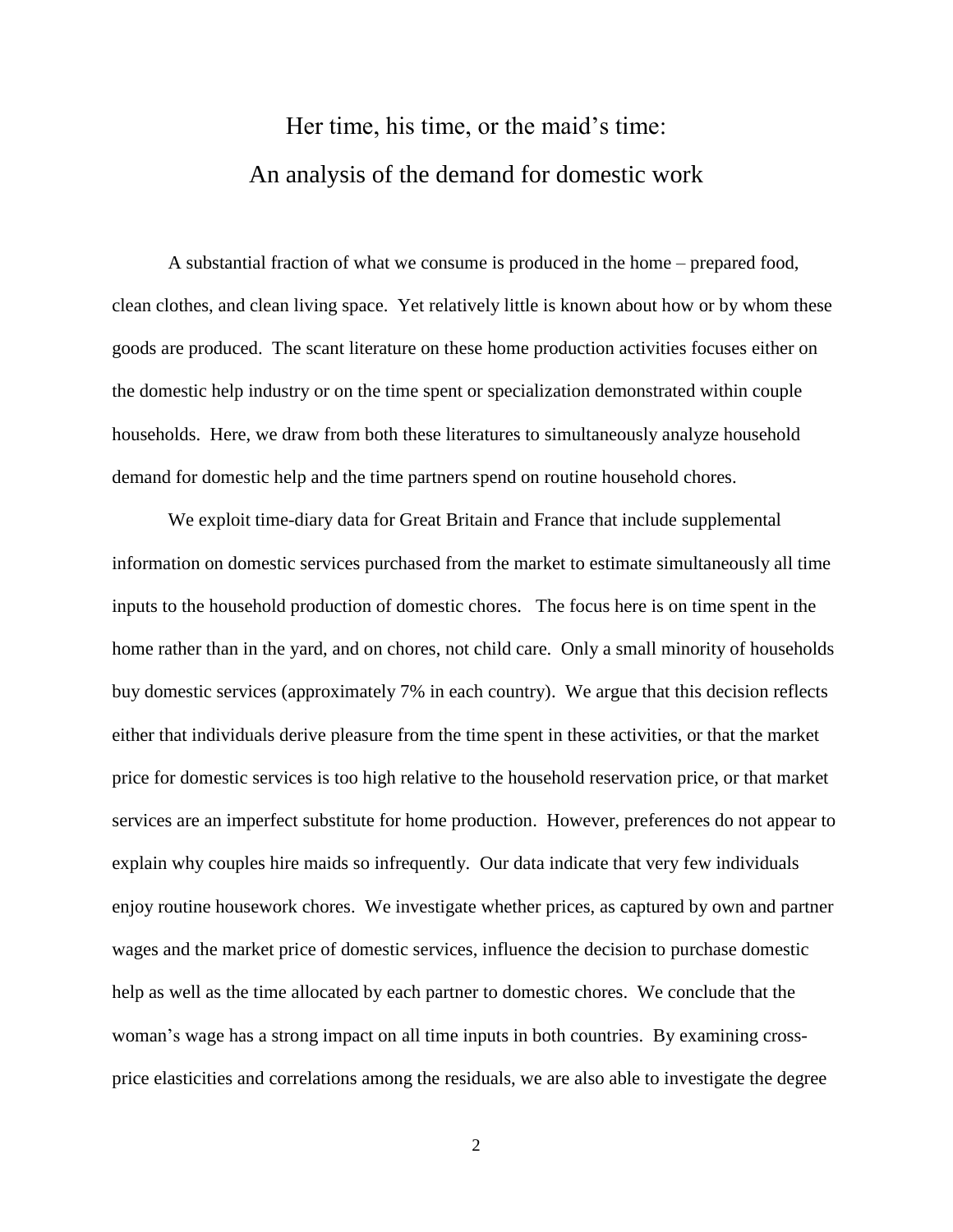to which the various inputs to home production are substitutes for one another, both in general and on weekends and weekdays separately. We find evidence that the higher her value of time, the more domestic help is purchased, the more time he spends on housework, and the less time she spends on housework. We also find evidence that the maid"s time is a closer substitute for weekend rather than weekday housework time, but also associated with "her" weekday time. The results are remarkably robust between countries, suggesting that our findings may be more generalizable than would be indicated by a single country study.

### 1 The Literature

Data drawn from the American Time Use Survey show that on average Americans currently spend more than 20 hours per week working for their own household without pay on tasks that might be done by a paid worker, and women on average spend more time at such unpaid household work than do men (Krantz-Kent, 2009). The contribution housework would make to national GDP if it were to be included in national accounts is substantial. Estimates range from 24% of total 1997 GDP (housework included) in the US (Landefeld and McCulla, 2000) to between 27 and 39% of GDP (depending on how it is valued) the same year in Switzerland (Sousa-Poza, Schmid, and Widmer, 2001). Estimates of a similar magnitude are obtained using time diary data for Australia, Bulgaria, Denmark, Finland, France, Germany, and Norway (Goldschmidt-Clermont and Pagnossin-Aligisakis, 1999). Though still noteworthy, there is substantial evidence that the home production sector has shrunk. The number of overall hours of domestic labor has declined steadily since 1965 for women and remained flat for men (Bianchi et al., 2000 and Aguiar and Hurst 2007).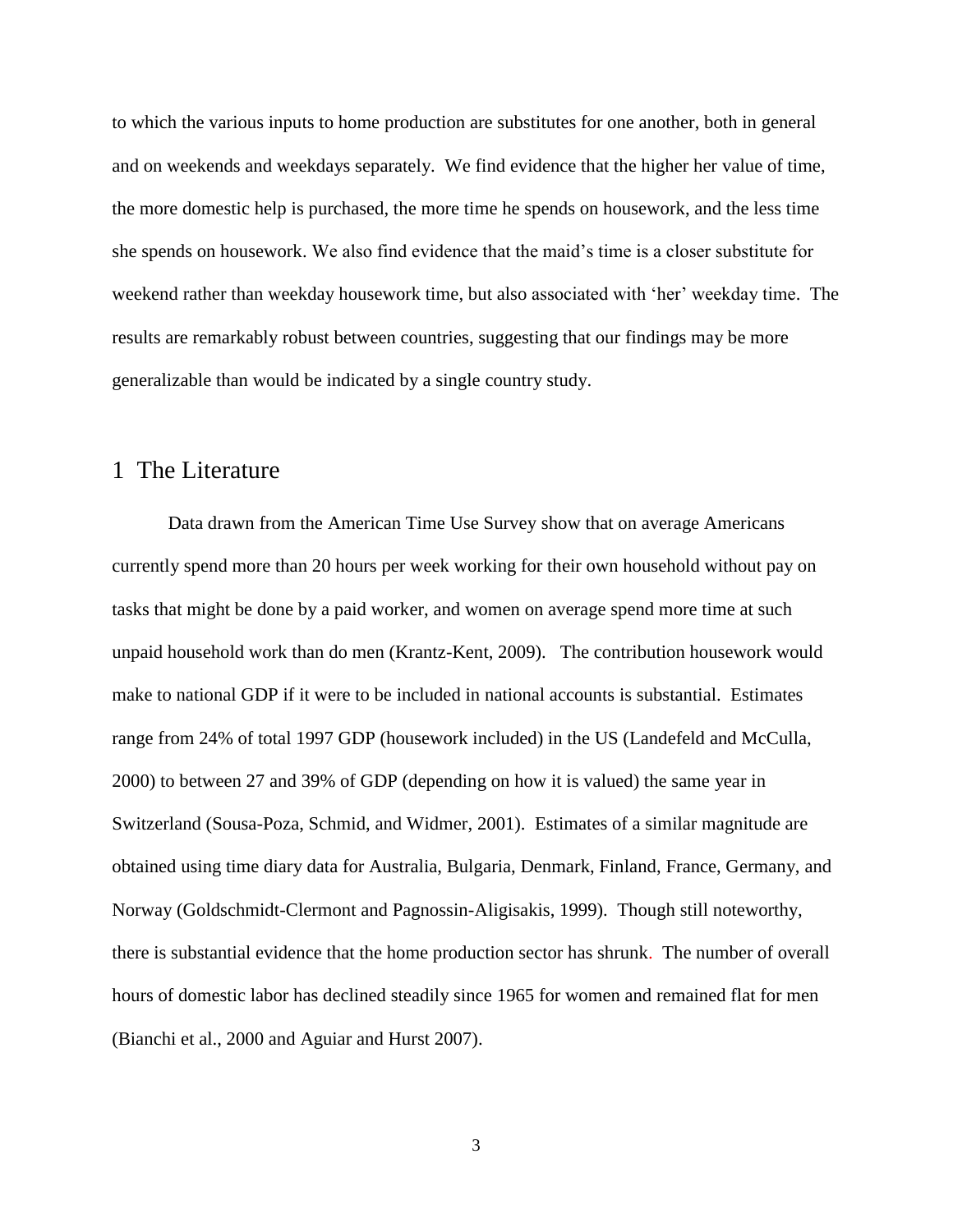Analysis of the home production sector has primarily focused on the effect of individual earnings on the amount of housework performed by each partner in couple households (see Bonke et al., 2008, for a review of the literature and a comparison of the United States and Denmark). To give some examples, Gupta and Ash (2008) argue that the level of own earnings is a significant determinant of the amount of housework performed, especially for women, more so even than the share of own earnings in total household income. Using data drawn from the American Time Use Survey, Connelly and Kimmel (2009) find that relative earnings and other spousal characteristics have very little effect on the level of the other spouse"s unpaid time use. However, Bloemen and Stancanelli (2008), using the French Time Use Survey, find that own and spousal earnings significantly affect time allocation choices. In particular, the amount of housework provided by men is found to increase significantly the higher the wage of their wife.

In contrast to the large literature on the time allocated to domestic chores, the literature on the demand for domestic services and the domestic help industry is limited. Wing (1994) reports that women's wages are significantly positively related to the probability of hiring domestic servants in Hong Kong, concluding that domestic servants and a woman's own time are substitutes in the household production process. Cohen (1998) finds similar results in the US, but also reports a weaker positive relation with "his" earnings. Focusing also on attitudes towards hiring domestic services, Baxter et al. (2009) determine that they matter as much as financial resources in the hiring of domestic services in Australia. Cortes and Pan (2009) estimate the effect of the supply of foreign domestic helpers on female labor supply in Hong Kong and find that changes in immigration law easing the recruitment of foreign domestic workers have led to a significant increase in female labor supply. In a more standard demand model, Flipo, Fougere, and Olier (2007) investigate the effect of tax reductions on the demand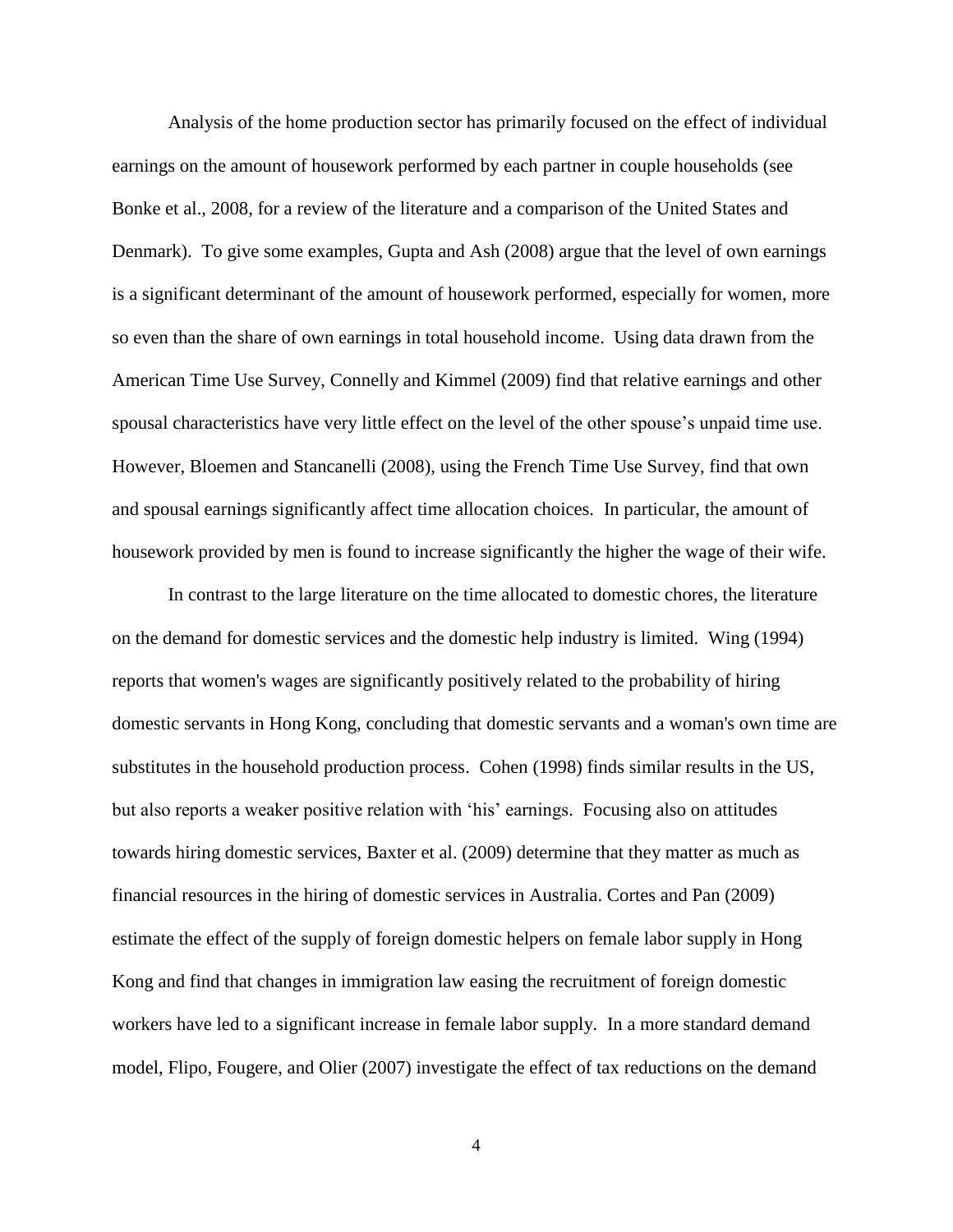for domestic workers in France in the late nineties, concluding that only rich households have benefited from this policy. They find, using data drawn from a special INSEE survey on the issue, that only about 6 per cent of French households hired domestic help in 1996 and less than half of those households were benefiting from the tax reductions. Surveys about the use of domestic services in France indicate that the majority of respondents would like to hire domestic services from the market but do not do so mainly because of income (budgetary) constraints (Flipo, 1996).

We are not aware of any earlier study that has looked at the decision to purchase domestic services from the market in conjunction with the home production of such services, defined to include cleaning, ironing, washing, and the like, as we do here. In somewhat related work, Hamermesh (2007) has studied the household production function for "eating". Using time diary data from 1985 and 2003 in the United States, Hamermesh estimates linear input demand equations, specifying as inputs the raw food materials that make up meals and also the time devoted to buying food, preparing meals and eating them, and cleaning up afterwards. The key explanatory variables are income and the husband"s and wife"s value of time. He concludes that income has a positive effect on purchased inputs and that the opportunity cost of time is negatively related to the time devoted to the production of eating, notwithstanding that there is little scope for substitution between the purchased and home-produced inputs. Aguiar and Hurst (2005) also investigate the production of "eating". They find that following retirement, the reduction in food expenditure (known as a retirement consumption puzzle) is matched by an increase in the time spent shopping and preparing meals, such that overall there is no decline in food intake. By contrast, they find that the unemployed do experience such a decline. These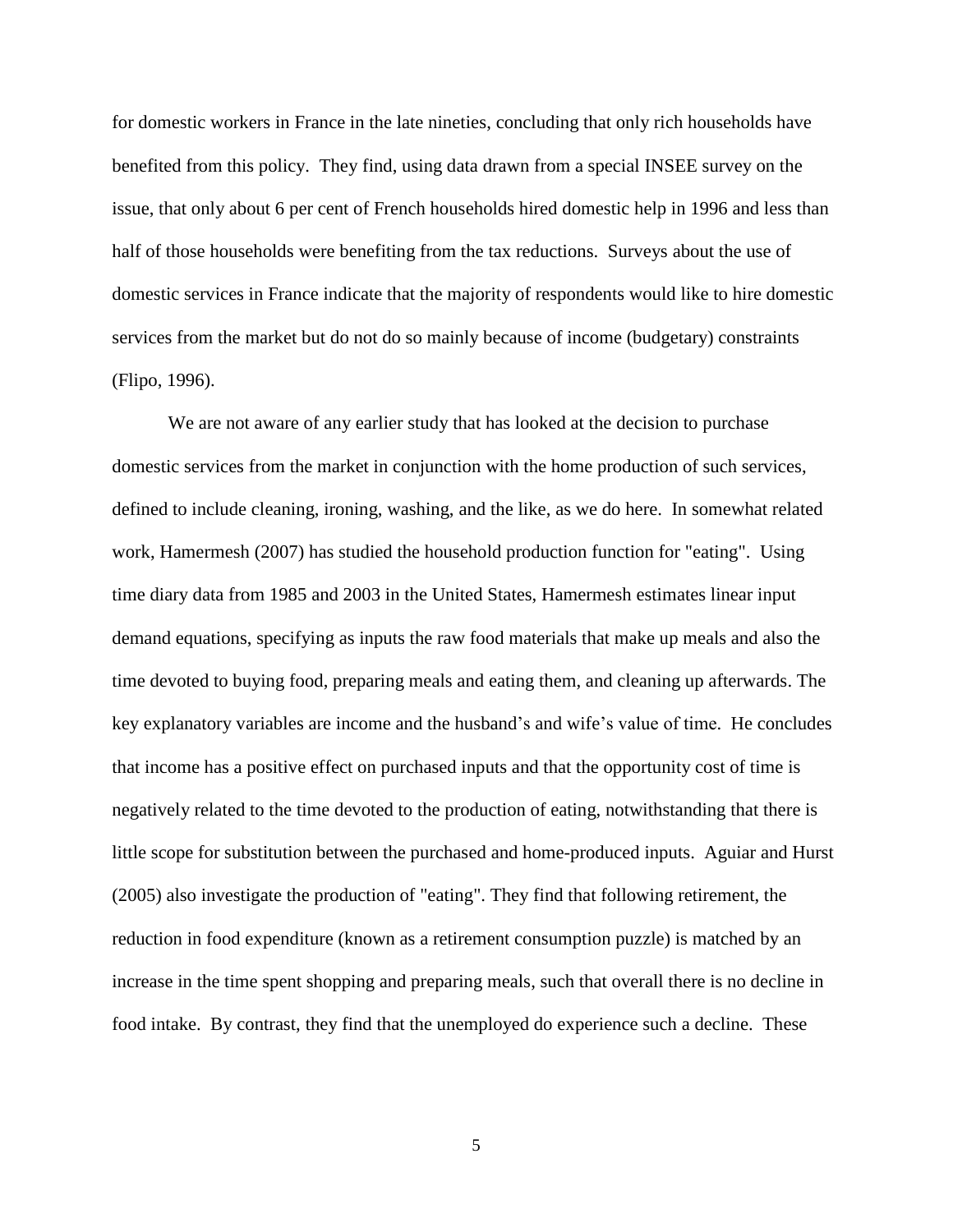studies of household food production illustrate the importance of taking both market and household inputs into account in modeling the economically significant home production sector.

### 2 The theoretical framework

As is customary, we assume that the household welfare function is a function of each partner's utility:  $W_h = W(U_m, U_f)$ , where  $U_m$  and  $U_f$  stand, respectively, for his and her utility. Each individual's utility function includes as arguments that individual's leisure time (1), that individual's goods consumption (C), and a household public good  $C<sub>h</sub>$  that reflects domestic services:  $U_k = U_k(l_k, C_k, C_h)$  where  $k = m$  or f. We specify the household production function for domestic services - the public good in this set up - as  $C_h = V(h_m, h_f, d)$ , where  $h_m$  and  $h_f$ represent the time he and she spend on domestic chores and d represents time purchased in the market at price  $p_d$  for domestic chores. The household welfare function is maximized subject to time constraints for each partner - that the sum of all time uses cannot exceed 24 hours a day  $(l_i +$  $h_i + t_i \leq 24$ ) – and the household's 'full-income' budget constraint:

$$
C_m + C_f + p'_d d + w_m (h_m + l_m) + w_f (h_f + l_f) = 24(w_m + w_f) + \mu
$$
 (1)

where the cost of goods  $(C)$  is normalized to one, the market wage is denoted w,  $t_i$  denotes market work, and μ denotes non-labor income.

Theoretically one can with sufficient assumptions solve this utility maximization problem to generate precise structural demand equations for each input: leisure, goods, and housework time. However, there are numerous problems with such a structural approach. First, to derive such a structural model it is necessary to specify how the utility functions of the partners are combined to form the household welfare function. This can be accomplished by specifying a weighting function or a bargaining model, but different assumptions will yield different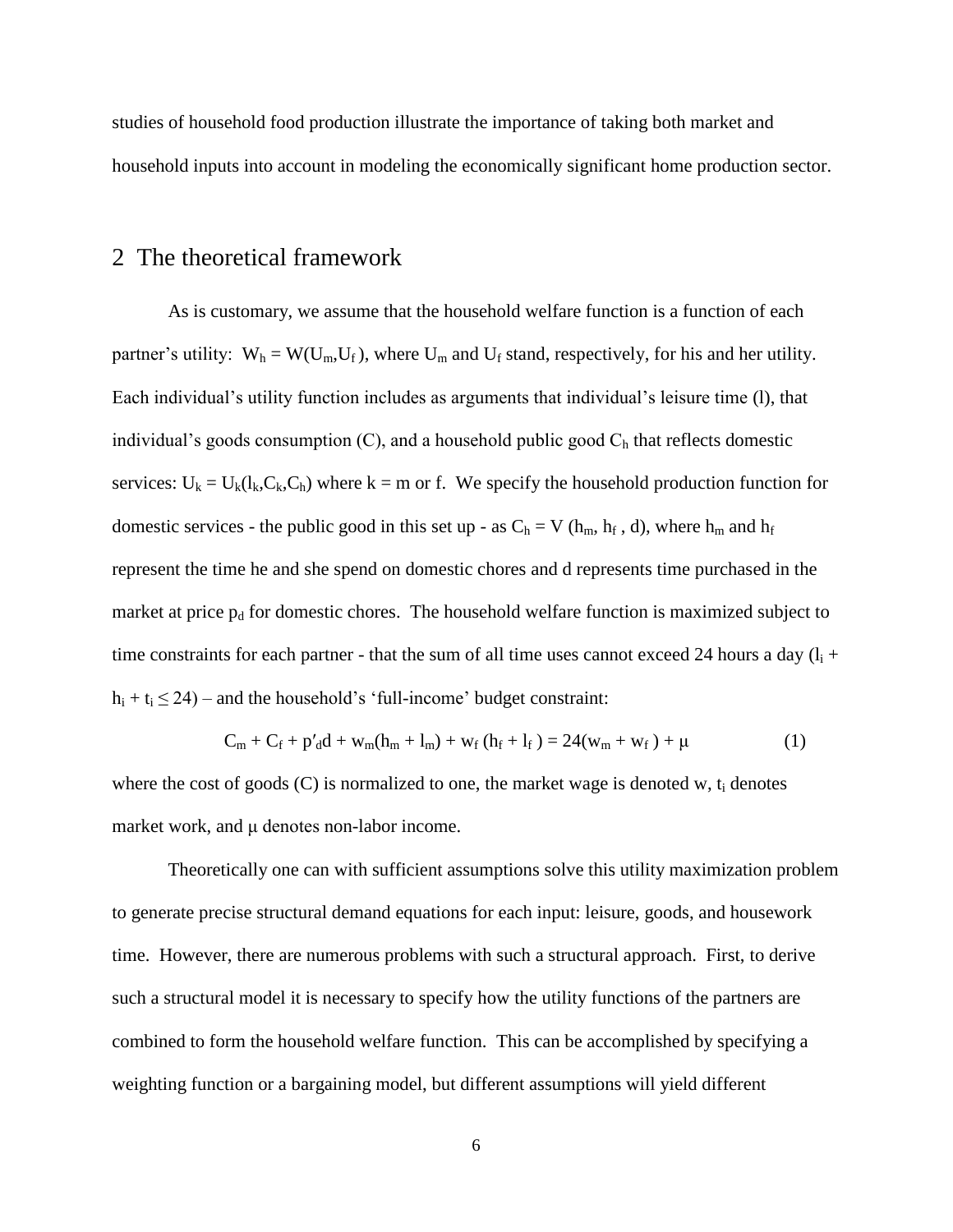specifications.<sup>1</sup> Second, it is necessary to measure the household public good either in terms of quantity or value. We observe neither.<sup>2</sup> Third, ideally we would know individual (marginal) productivity in household production, but while market wages are observed, individual (marginal) productivity in household production is not.<sup>3</sup> In general, the derivation of precise structural demand equations requires specific, often restrictive, assumptions about the behavior and production techniques of households.

Thus we adopt a reduced form specification - like, for example, Hamermesh (2006) for eating inputs or Aguiar and Hurst  $(2005)$  - modeling the time inputs to domestic work: d,  $h_f$ , and h<sub>m</sub>. The underlying utility framework is important for understanding the parameter estimates. All else equal, any individual"s time on housework will be higher, the greater the utility the household derives from the public good, the lower the opportunity cost of that individual's time, and the higher the opportunity cost of obtaining equivalent services from the partner or the market. The welfare maximizing level of  $C_h$  will be determined both by perceived household needs or demand (likely driven in large part by the size and composition of the household) and by the manner in which the individual partners' utility functions are combined to form the household utility function. If, as is typical in the collective model, the weights assigned to each partner indicate each individual's economic 'power', then  $C_h$  will be higher the more important home production is to the more powerful partner (see Pollak, 2005). Likewise it is important to recognize the household production function V (see Pollak, 2010, for a thorough discussion of household technologies). Time inputs by different partners and from the market may not be

 $\overline{\phantom{a}}$ 

<sup>&</sup>lt;sup>1</sup> In addition, we do not observe any variables, such as the non-labor income of each spouse, that would enable us to estimate these weights.

<sup>&</sup>lt;sup>2</sup> We do not observe how much is cleaned or how well, what meal is prepared or how much that meal is enjoyed, or how much the household values the public good.

<sup>&</sup>lt;sup>3</sup> The amount and quality of the meal depends not only on the amount and quality of the ingredients but also on the skills of the cook, which are not necessarily related to market wages.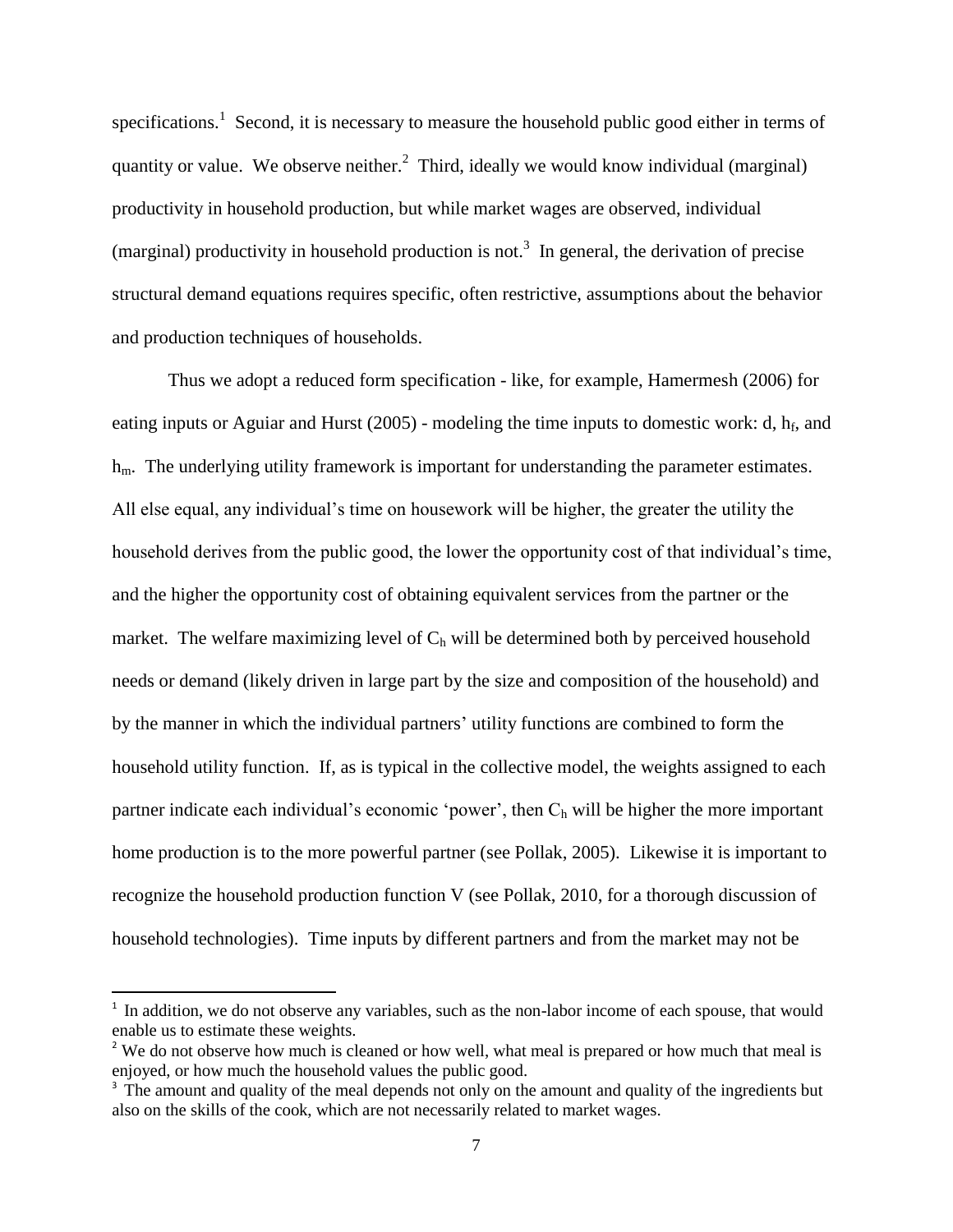directly comparable and characteristics likely to lead to differences in productivity need to be incorporated in the specification. Finally, there may be some substitutability between each partner"s time, and between each partner and any time purchased on the market towards production of the public good.

The structural model leads to demand functions for the optimal time each partner will devote to domestic chores (h) and the optimal domestic help that the household purchases from the market (d) that will have the following general form where z represents other covariates:

$$
h^*_{k} = h_{k}(w_{m}, w_{f}, p_{d}, \mu, z), \quad k = m, f
$$
  

$$
d^* = h_{s}(w_{m}, w_{f}, p_{d}, \mu, z)
$$
 (2)

The expected impact of wages on the time allocated to domestic chores is difficult to sign a priori. Consider, for instance, an increase in her wage rate, w<sub>f</sub>, all else constant. An increase in  $w_f$  means that the price of her time has increased relative to (i) the price of the time of her husband and (ii) the price of market alternatives for household production. This would suggest that she should spend less time in household production while he spends more time and they purchase more help in the market. Consumption of the household public good  $C_h$  is also likely to fall given its now higher cost, further supporting a decline in  $h_f$ . How sensitive her domestic time  $(h_f)$  will be to her wage depends upon her relative productivity at home production; the degree to which  $h_f$ ,  $h_m$ , and d are substitutes for one another in home production; and household preferences for the public good. It is of some interest to note that an increase in  $w_f$  may also affect  $h_f$  through its impact on her negotiating power within the household. If she values household production,  $C<sub>h</sub>$ , more than he does, then when her bargaining power increases she may negotiate for a higher level of production of  $C_h$ . An increase in  $C_h$  will require more inputs and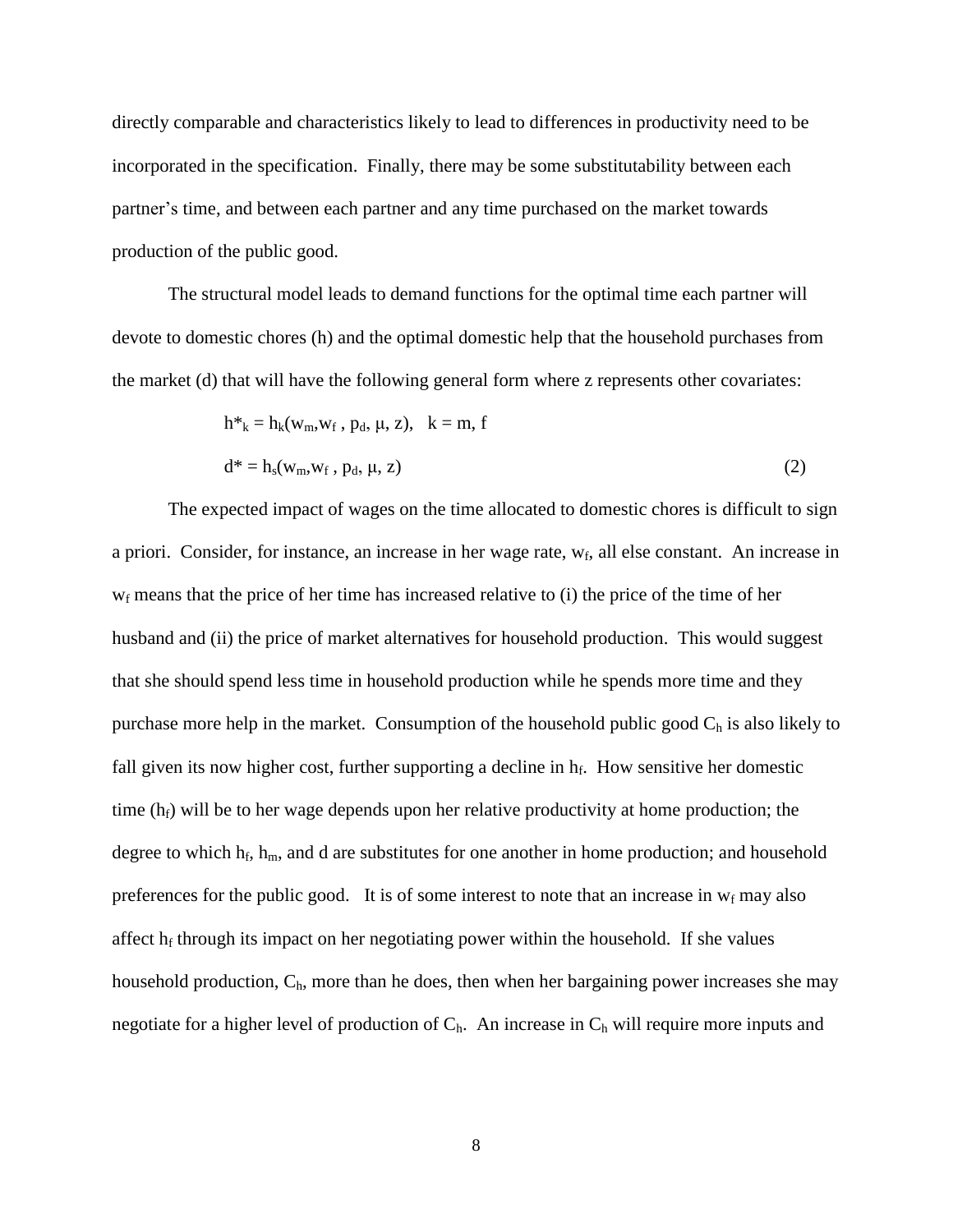so may require she spend more time in domestic pursuits. Thus, in fact, not only the magnitude but also the direction of the effect a change in  $w_f$  has upon  $h_f$  is an empirical question.

As regards the price of domestic help purchased from the market, we expect a higher  $p_d$ to lead to a reduction in its quantity demanded, d, and a reduction in the total amount of the household public good,  $C_h$ . The reduction in  $C_h$ , however, is likely to be smaller than that caused by the reduction in d because of the possibility of substituting household labor for market labor. Thus, the amount of domestic work produced by each partner is likely to rise to partially offset the reduction in d. How much  $h_f$  and  $h_m$  rise will be determined by how close a substitute each partner"s household labor is for the market purchased service.

The implications are similar considering this problem from a different perspective. Holding demand for domestic work constant, one partner may perform more housework the lower his/her opportunity cost of time, the more expensive the alternatives (his/her partner"s opportunity cost of time and the cost of purchased care), and the poorer the substitutes.

Finally, the scope for substitution of partners' time inputs and maid's time may vary over different days of the week as a result of variation in either individual time budgets or household needs. Employed individuals tend to be less time constrained on weekends and thus more available to perform housework. On the other hand, some domestic tasks may need to be performed every day - like setting and unsetting the table, doing the dishes, and meal preparation – while others may be scheduled less frequently – like laundry and ironing. Some tasks may be better suited for market provision as well. Our data allow us to identify what day of the week housework time is reported so that we can control for some of these differences. Furthermore, we experiment with two different definitions of housework. Given the fixed costs associated with maid service, it is unlikely that a maid would be hired to come in to set and clear a table.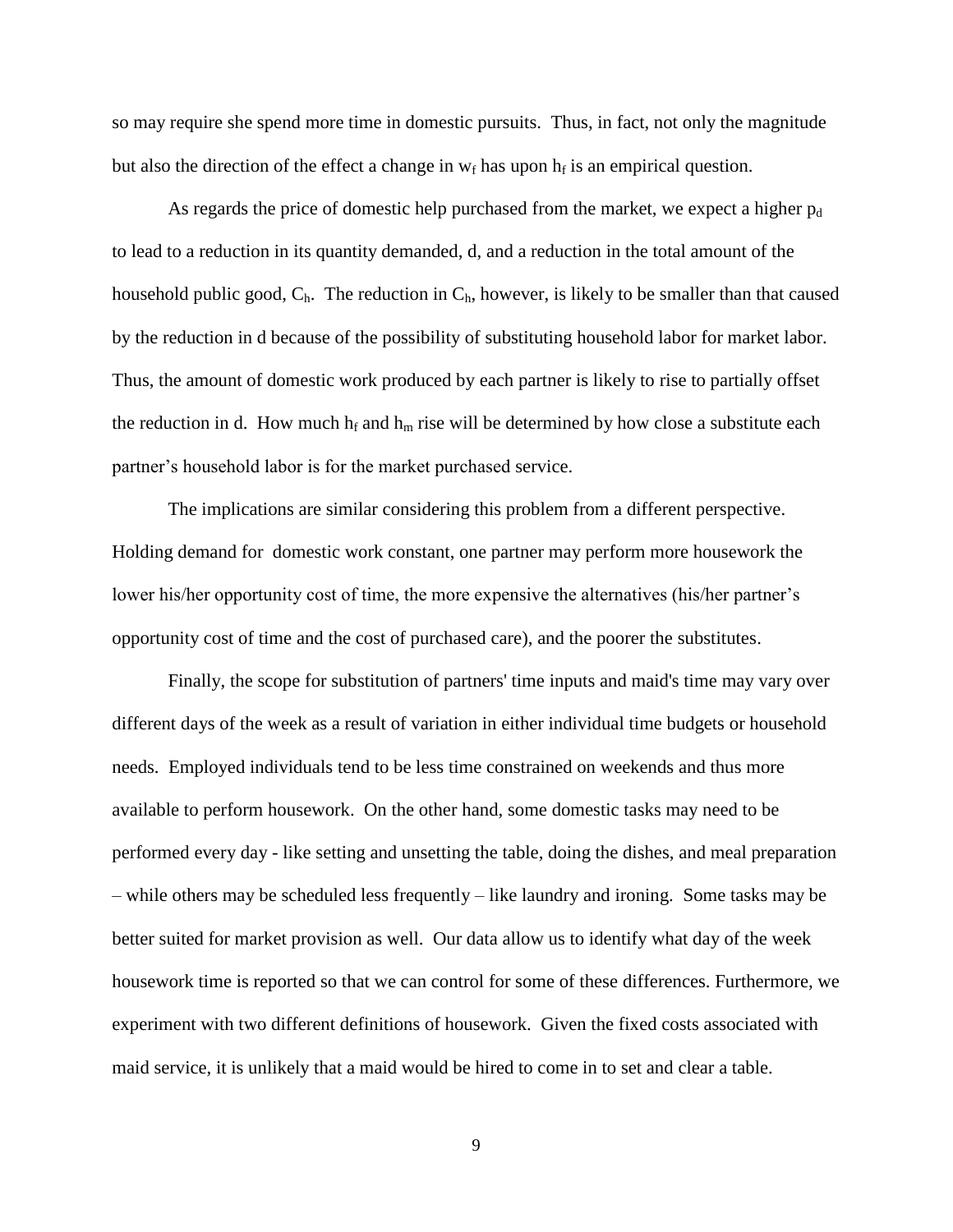Finally, our specification will allow us to estimate the degree to which unobservable factors affecting the demand for different time inputs in the household production of domestic services are correlated. Estimating these cross-equation correlation terms will improve the efficiency of our parameter estimates. The estimates themselves may also be indicative of the degree of substitutability between these different time inputs. Significant negative correlations between purchased services and household services may be indicative that these inputs are substitutes in the home production function.

### 3 The data

#### 3.1 Analysis Sample Criteria

The data for this analysis are drawn from two countries, France and Great Britain. The primary source of the French data is the 1998-99 French time-use survey (Enquete Emploi du temps, henceforth EDT), carried out by the National Statistical Office (INSEE). This is the latest time use survey available for France to date. The primary source of the British data is the 2000- 2001 United Kingdom Time Use Survey (UKTUS). The EDT samples 8187 representative households and includes over 20,000 individuals of all ages. The UKTUS samples 6414 households and includes over 10,000 individuals of all ages.

Each of these surveys collected three types of questionnaires: household questionnaires with such household-specific information as household composition and location; individual questionnaires with such individual-specific information as age, education, and employment; and individual-specific 24-hour time diaries. For the time diaries, individuals were asked to use their own words to complete a written diary of their activities for each of 144 ten minute intervals. These activities were then recoded into approximately 140 standardized activities. One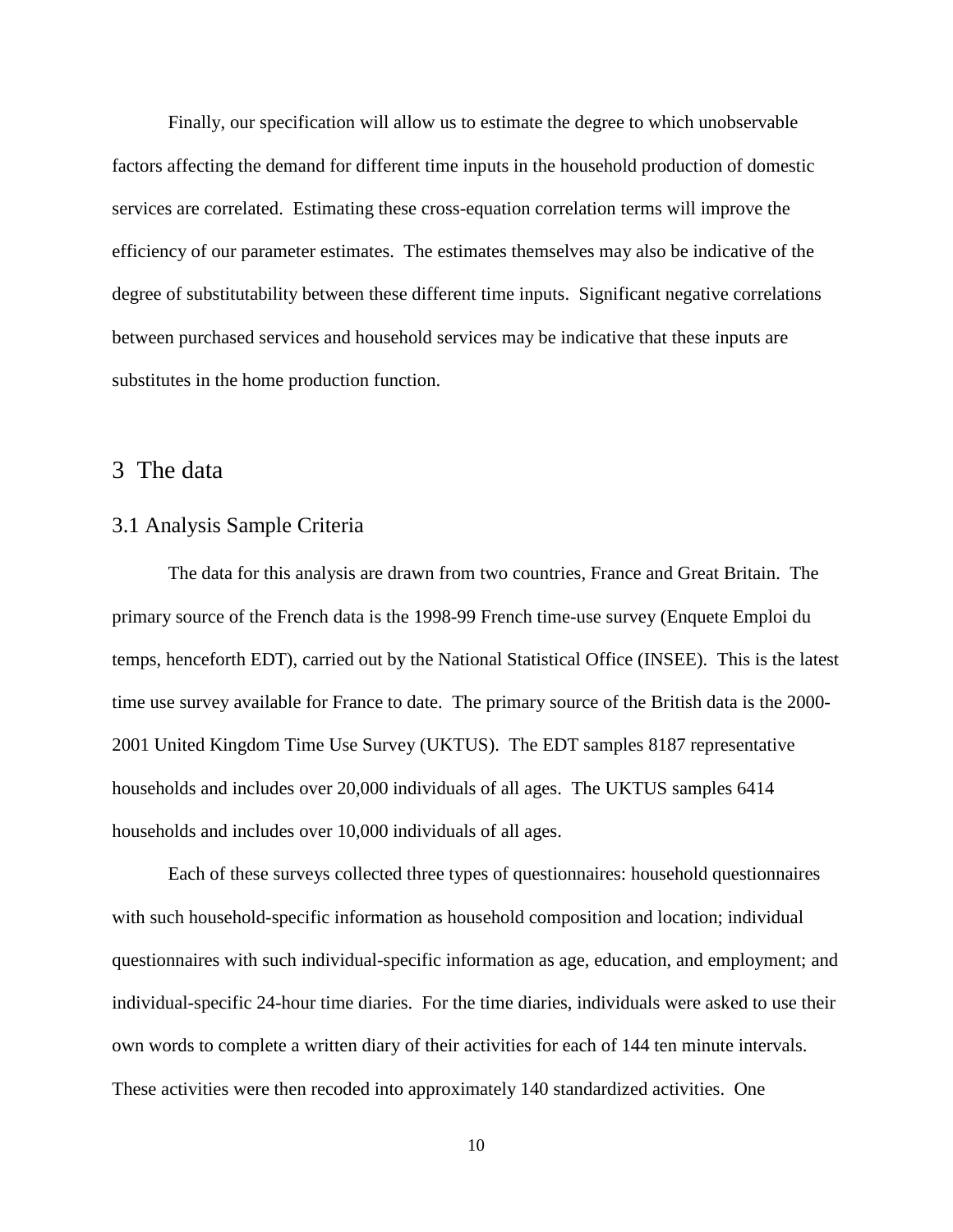advantage of both these surveys is that time diaries were collected for each adult in the household and, for the most part, all household members filled out diaries for the same day. In the case of the French data, diaries were collected for only one day – either a weekday or a weekend day. In the case of the British data, diaries were collected for both a weekday and a weekend day.

Both samples are restricted to heterosexual couple households. The British sample is further restricted to exclude those households residing in Northern Ireland as local labor market information that we use to predict earnings is not available for this subsample and those households who do not complete the individual level surveys. These restrictions yield samples of 5287 households in France and 2893 households in the UK. Using individual information, we restrict the sample to couples between the ages of 20 and 59 inclusive in which neither partner reports being enrolled in school full-time, in the military, or retired. This yields samples of 3405 households in France and 1782 in the UK. Finally, the sample is restricted to households that provide information on purchased services, households for whom sufficient information is available to impute prices, and households for which both partners complete at least 23 hours and report at least five different activity spells for each possible time diary on days that are not deemed 'unusual'.<sup>4</sup> Our goal is to obtain reliable diary information for a normal day.<sup>5</sup> Our final sample consists of 2924 households in France and 1290 households in the UK.

 $\overline{\phantom{a}}$ 

<sup>&</sup>lt;sup>4</sup> An 'exceptional day' in France is defined to include vacation days, special holidays, special occasions (like weddings or funerals), sick days, and the like. Similar information is not available for the UKTUS, however we were able to exclude holidays and days during which the respondent was likely sick – as judged by reporting more than 30 minutes in bed sick or twenty or more hours sick or sleeping.

<sup>&</sup>lt;sup>5</sup> Juster (1985) finds that diaries that include very few distinct activities are unreliable.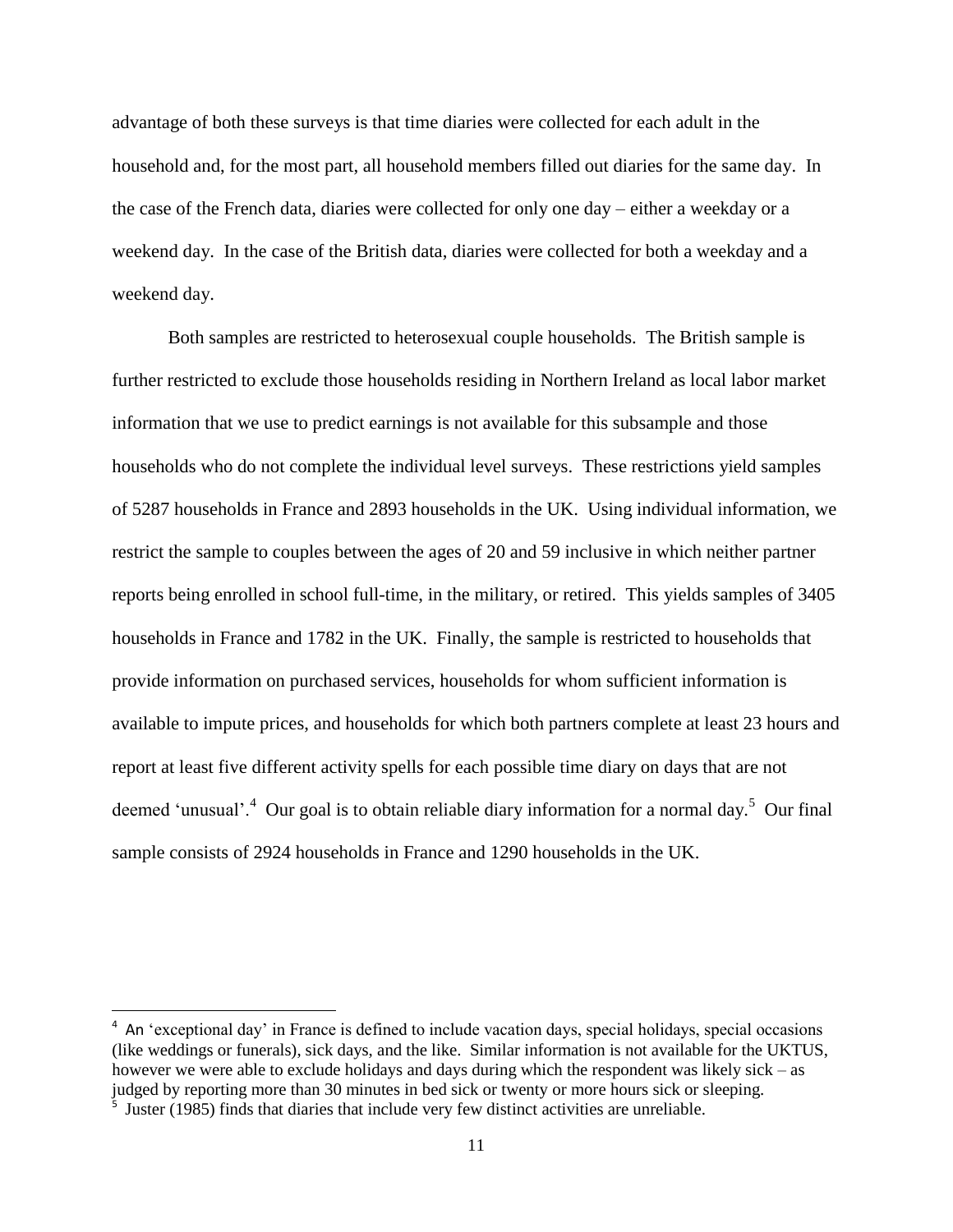#### 3.2 Housework Time

 $\overline{a}$ 

Identifying what constitutes housework time is of critical importance for this analysis. First, we focus on activities that are of a routine sort of nature as might be performed in any household. Housework activities that some equate with hobbies such as baking, handicraft, woodworking, home repair, gardening, and pet care are excluded in order to minimize the chance that individuals derive direct utility from the activity - thus leaving less scope for substitution with market services for domestic work. Child-care is excluded both because many parents enjoy this activity and because there is evidence that the determinants of child care and housework are quite different (Kimmel and Connelly, 2007). These exclusions leave a definition of housework that includes food preparation and cleanup, general cleaning, laundry, ironing, shopping<sup>6</sup>, and services (including banking) - and corresponds to what is usually defined as "routine" or "compulsory" housework.

However, it is obviously still possible that individuals may derive pleasure from some of these activities. To explore that possibility, we examine preference data on housework tasks that are available in both surveys. A substantial fraction of individuals fail to provide information on preferences either because they do not answer the questions (UK only) or because they report not engaging in the activity.<sup>7</sup> Figure 1 summarizes the available preference data by country, gender, and activity type. Panel A presents the results for Great Britain and Panel B the results for

<sup>&</sup>lt;sup>6</sup> For shopping, the French questionnaire does not distinguish shopping for food and shopping for other goods while the UK questionnaire does.

<sup>7</sup> About 13% of the men and 3% of the women in the British sample did not answer the questions. In both countries, information on preferences was only collected from individuals who reported performing the activity. The fraction of individuals reporting not engaging in an activity varied considerably by activity, gender, and country. Less than 3% of women in France or the UK reported not preparing a meal, not food shopping, or not cleaning the house. This compares with about 10% of men in the UK and up to 63% of men in France (for cleaning). Controlling for preferences is not feasible with so many not reporting. For ease of exposition, we suppress information on those persons not reporting preferences in the descriptive statistics presented.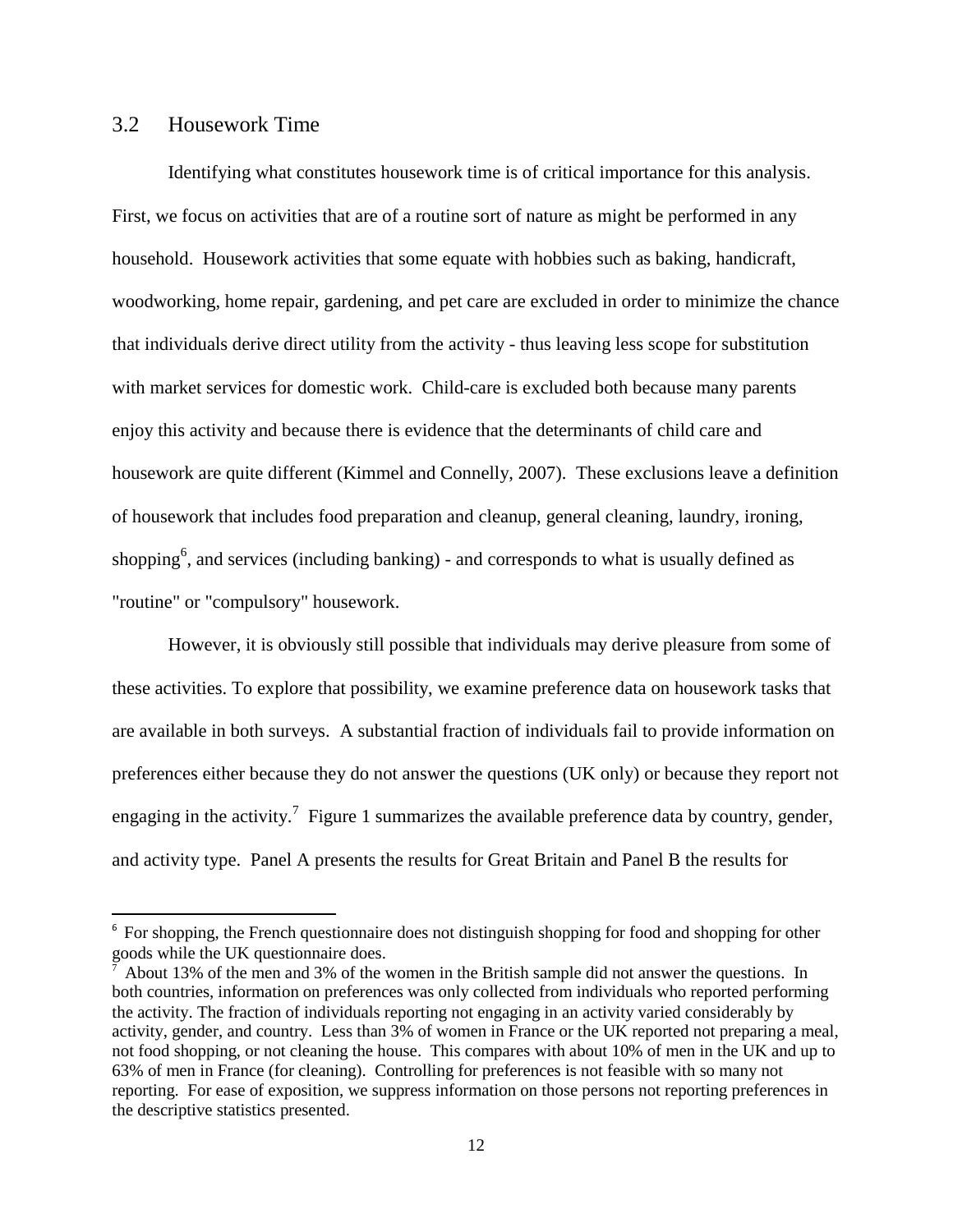France. The fraction that enjoys an activity in France or enjoys it very much in Great Britain is illustrated in white while the fraction that is indifferent to an activity is illustrated in grey and the fraction that dislikes an activity is illustrated in black. Those who enjoy an activity a little in Great Britain are captured in light grey. For both countries we have information on preferences pertaining to cooking everyday meals, shopping for food, cleaning, ironing, cooking for special occasions, gardening, and home repair. For France we also have information on preferences for dish washing. For Great Britain we have information for laundry and shopping for non-food items.

The results indicate that substantially fewer people derive much pleasure from cleaning, laundry, or ironing as compared to cooking for special occasions, gardening, and home repair. Less than 40% of British men and less than 50% of British women report any enjoyment from the former tasks whereas between 60 and 80% report enjoying the latter. This distinction is even clearer from the French data, with less than 20% report enjoying the former and over 70% report enjoying the latter. Preferences for everyday cooking suggest that British individuals rather enjoy it. While it would be difficult to say that French men and women enjoy everyday cooking, they are more than twice as likely to say that they enjoy it as they are to say that they enjoy cleaning, laundry, or ironing. Neither the British nor the French report enjoying food shopping, but Figure 1 shows that British women enjoy 'other shopping'.

This information on preferences provides further support for our decision to exclude gardening and home repair, but also suggests that including food preparation and shopping may complicate our demand analysis as these activities may constitute not just productive activities,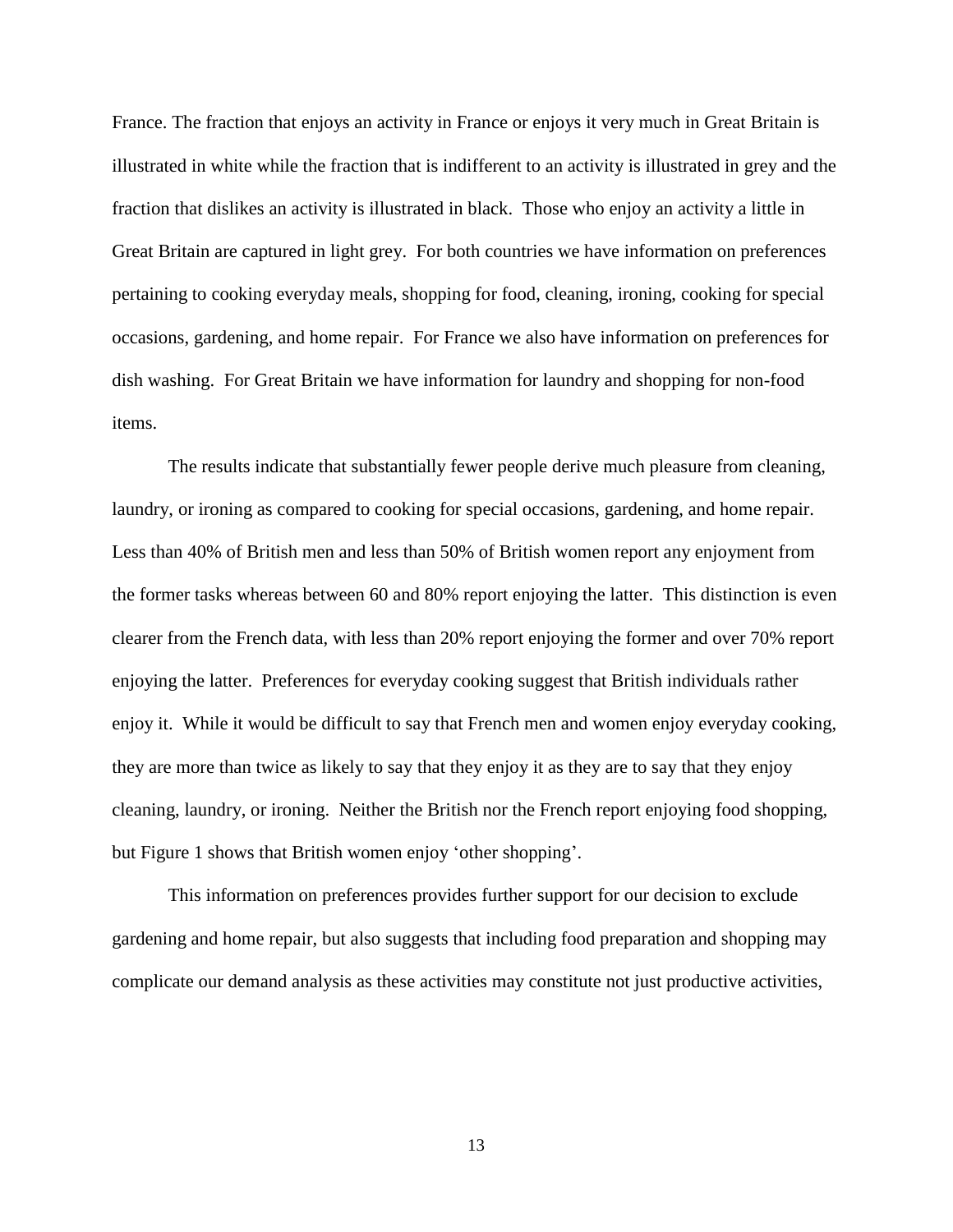but direct utility-generating activities. Thus, in the analysis that follows, we focus on a narrower definition of housework that focuses on cleaning, laundry, and ironing.<sup>8</sup>

The distribution of time spent on housework, according to our preferred definition, is portrayed in Figure 2 separately by country, gender, and weekday/weekend day. These panels clearly indicate that women spend more time on housework than men and that more time is spent on housework on weekends than on weekdays. Neither of these results is surprising. The results also indicate that more French men report no time on housework than British men and that (likely to compensate) French women are more likely to report positive time and more of it.

#### 3.3 The Maid"s Time

Both surveys contain as well a measure of the time each household purchases in the market for housework services. The French questionnaire asks whether the household regularly purchases domestic help/services and if so how much time is purchased each week.<sup>9</sup> The British questionnaire asks separately about paid help for "cleaning, tidying up" and "ironing" over the last four weeks. There are then additional questions about who provides the help<sup>10</sup>, how often, and for how long. In the case of both surveys, we recoded responses to construct a measure of average time purchased per day.

Table 1 provides summary statistics on purchased services in the UK and France. The most notable fact is that relatively few households purchase any services, in each case less than 10%. Most of the rest purchase less than 60 minutes a day.

 $\overline{\phantom{a}}$ 

<sup>&</sup>lt;sup>8</sup> This definition is further supported by an examination of the British data on paid work. The British survey distinguishes between paid work for "food preparation", "cleaning, tidying up", "ironing", "shopping or errands", and "household accounts". The vast majority of purchased aid is for cleaning/tidying up activities, with ironing the second most common. None of the other activities is purchased by even 1% of the sample.

<sup>&</sup>lt;sup>9</sup> This does not include childcare services (which is asked in a separate set of questions). It includes only domestic tasks (*taches menageres,* in French).

<sup>&</sup>lt;sup>10</sup> We ignore paid help from family members.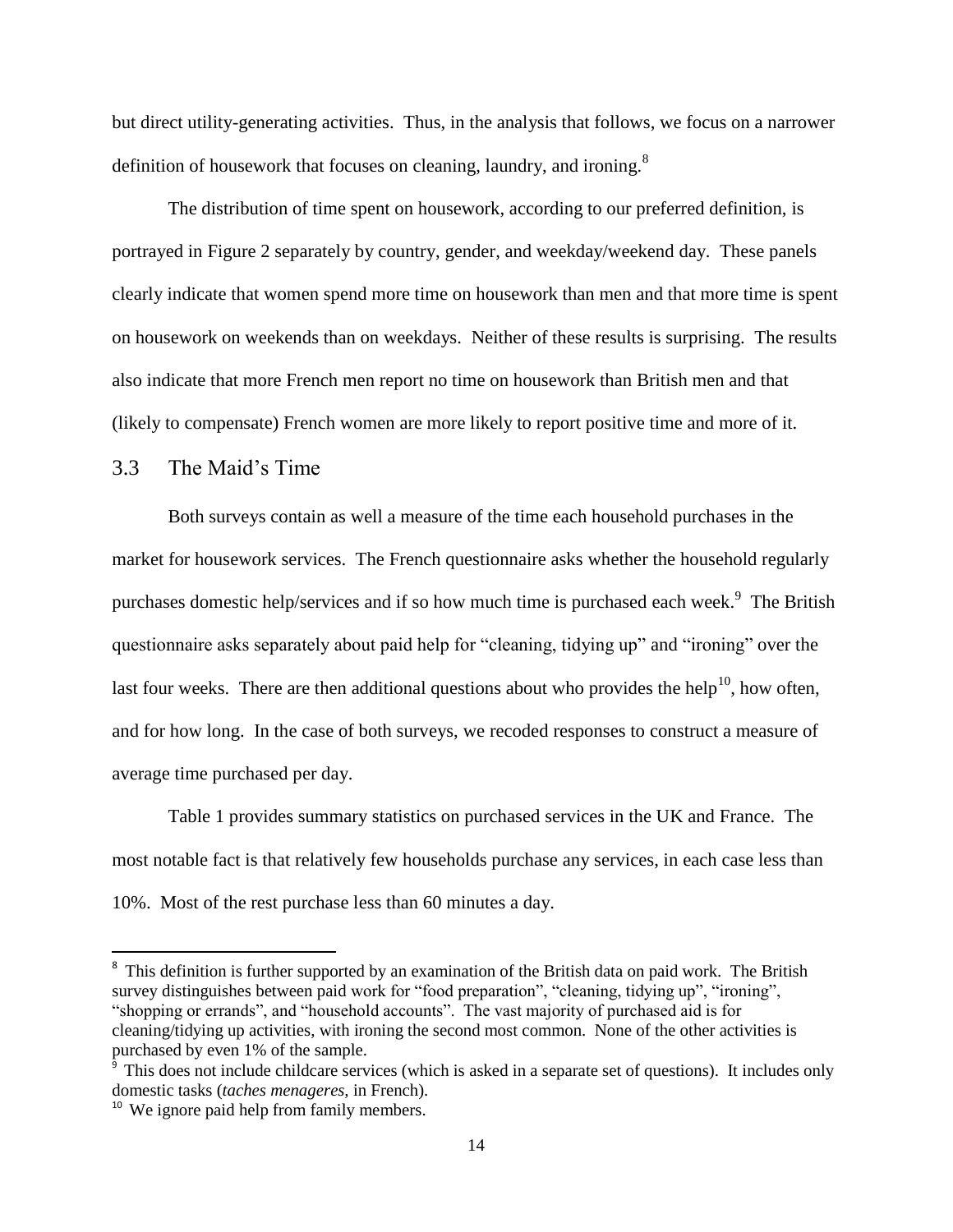#### 3.4 Prices

 $\overline{a}$ 

In the reduced-form specification that follows, the variables of greatest interest from an economic perspective are the prices of each party"s time. Thus, information is needed on the market price of maid services and the opportunity cost of time for both partners.

The median price of domestic services is estimated for France using the French Labour Force Survey 1998, which contains wages of workers in this specific industry, as well as information on regional variation.<sup>11</sup> These wages are gross of income taxes, but net of social security contributions. The British data on domestic service prices are obtained from the British Annual Survey of Hours and Earnings as conducted by the Office of National Statistics. These data provide annual information by region on median gross hourly pay for elementary occupations in sales and service, a category that includes "cleaners, domestics".<sup>12</sup> In the case of both the French and the British data, we use the natural log of the regional median hourly pay for domestic services as our price of maid service.

To construct measures of individual opportunity cost, we use imputed log wages. Log wages are imputed separately by gender by means of a sample selection controlled log wage specification. To this end, the sample off of which wages are calculated is not restricted by the availability of time diary data or by marital/cohabitation status. In the case of the UK, residents

 $11$  Different measures of the wages of domestic industry workers were explored, combining answers to different questions on industrial classification and the type of job performed, but they did not lead to substantially different results. We also tried to account for the degree of urbanization to estimate the median price per region, but this variable was never significant. Finally, we experimented with estimates of the number of foreign persons with primary or lower education to proxy for the supply of domestic workers - and thus instrument for the price of domestic workers - but this variable did not perform well in the empirical model.

 $12$  Results using the pay of "domestic staff and related occupations" were substantially similar. Alternative measures obtained for "cleaners, domestics" from the British Labour Force Survey were explored, but the sample size for these values was very low and the variance quite high.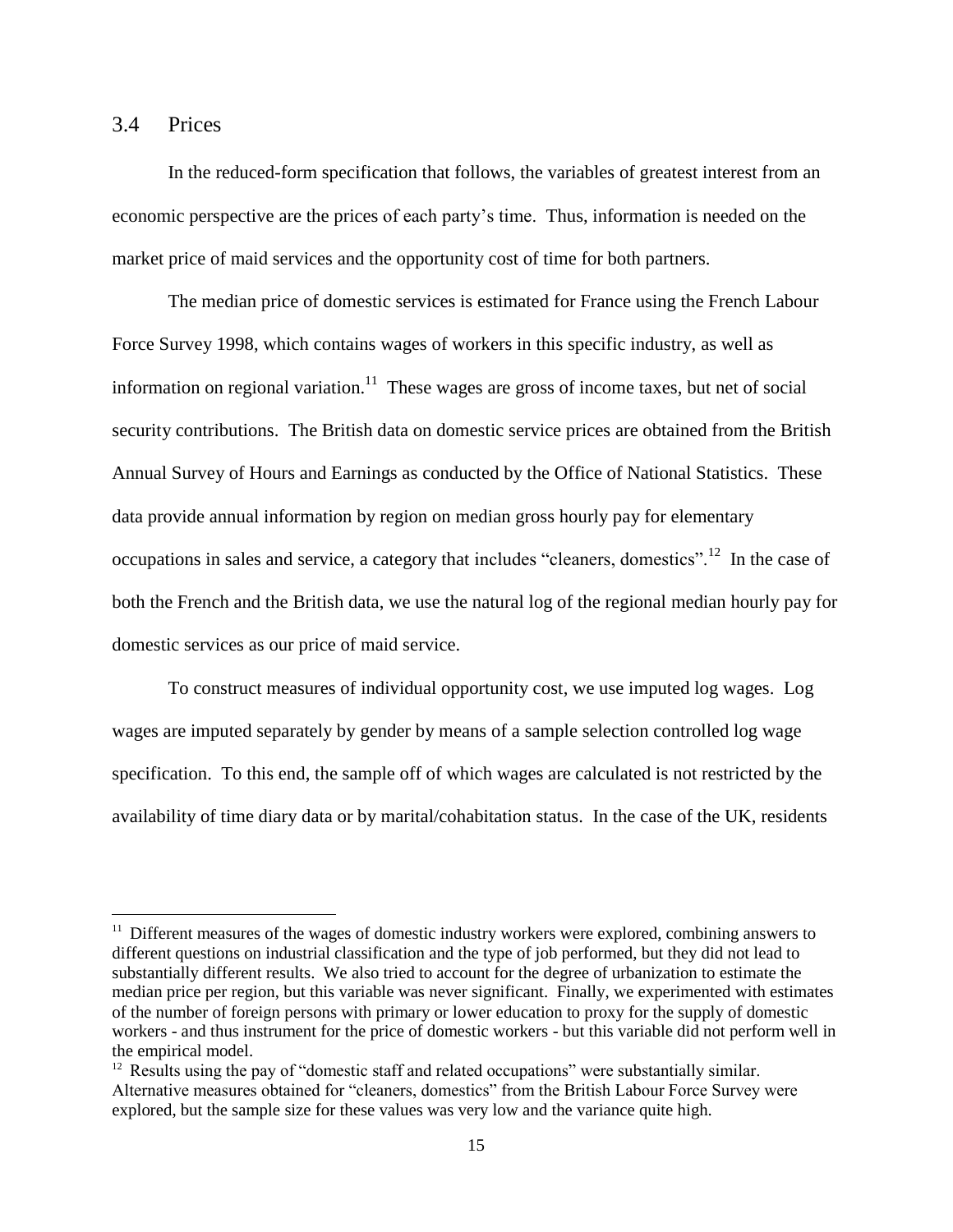in Northern Ireland are still excluded as are individuals missing own or partner information on education or age or household information on non-labor income receipt.

A total of 2571 (4141) men and 3015 (4560) women are included in the British (French) wage analysis, including individuals not in employment. The measures of earnings are net of income taxes and contributions for the UK sample; and gross of income taxes but net of social security contributions for the French data. Hourly wages are calculated by dividing monthly earnings by usual monthly hours. Upper and lower cutoffs are imposed on the hourly pay measures to exclude approximately 1% of the samples. Characteristics of the household and the partner as well as season and computer ownership are used to identify the selection equations from the wage regressions. The wage equations were then used to predict unconditional wages for each partner. Details of these wage imputations are available upon request from the authors.

These estimated wage measures constitute estimates of each individual"s value/cost of time and as such we enter them among the regressors of the demand equations. As estimates, they introduce error. We bootstrap the standard errors of the econometric model in order to obtain more robust standard errors.

#### 3.5 Other Explanatory Variables

In addition to the price variables, we include other measures to control for crosshousehold differences in demand for household production, taste for household production, and ability to pay. Neither data set contains detailed information on non-labor income, an important variable that may impact ability to pay for outside services. For the French data, we construct a dummy variable to identify households that receive rents or dividends. For the UK, our nonlabor income dummy identifies households receiving rents, dividends, or alimony. Dummy variables are also incorporated to identify those living in London or Paris. Numerous factors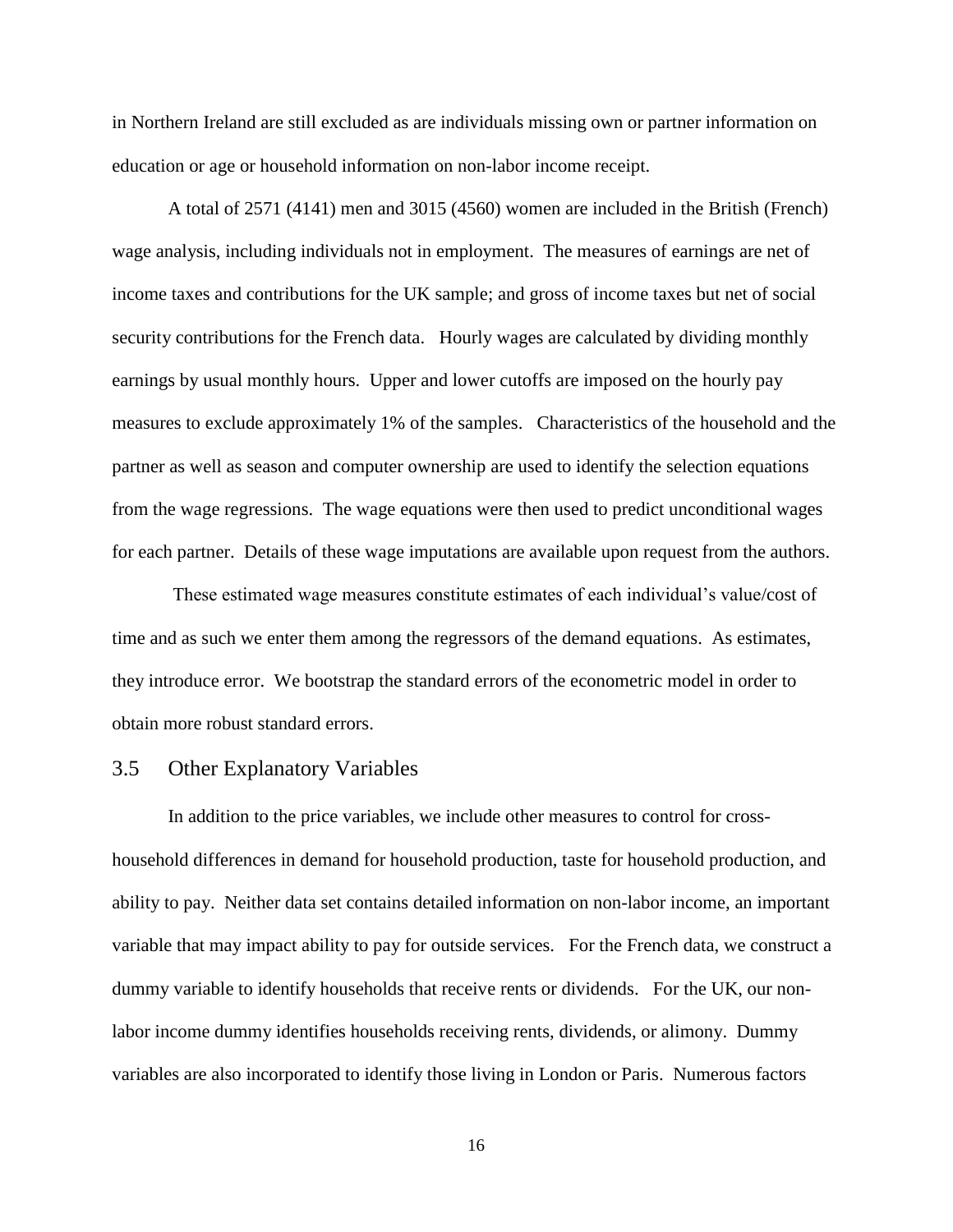may differ in these major cities, for example cultural attitudes that influence preferences for domestic work. A dummy variable to identify the summer season is incorporated in recognition that the housework tasks performed may differ by season, particularly during the summer.

Controls for various household characteristics are also included. One such is a dummy variable to distinguish between married and cohabiting households. Cohabiters may be more independent and invest less in household production because their long run opportunity to recoup these investments is more limited. Information on the presence of children of various ages is included primarily with the intent of controlling for differences in demand. The presence of other household adults also suggests a greater need for services. Of course, older children and other adults could also help provide household labor, thus their impact is not clear ex-ante.

Dummy variables identifying nonwhite persons in the UK and persons not born in France (minorities, in our model) are incorporated in recognition that there may be cultural differences in the valuation of home production. Individuals who state that they are in 'bad' or 'very bad' health are flagged. Such individuals may be less able to complete housework or may take longer to do so. Individuals who have a college degree or more are identified, as there exists some evidence that more educated men are more willing to do housework and that more educated women may be more likely to "do gender" (see, for example, Bianchi et al., 2000, for a discussion). Information on the age of each partner is included as this may also capture attitudes towards domestic work.

Sample statistics for all the explanatory variables are provided in Table 2.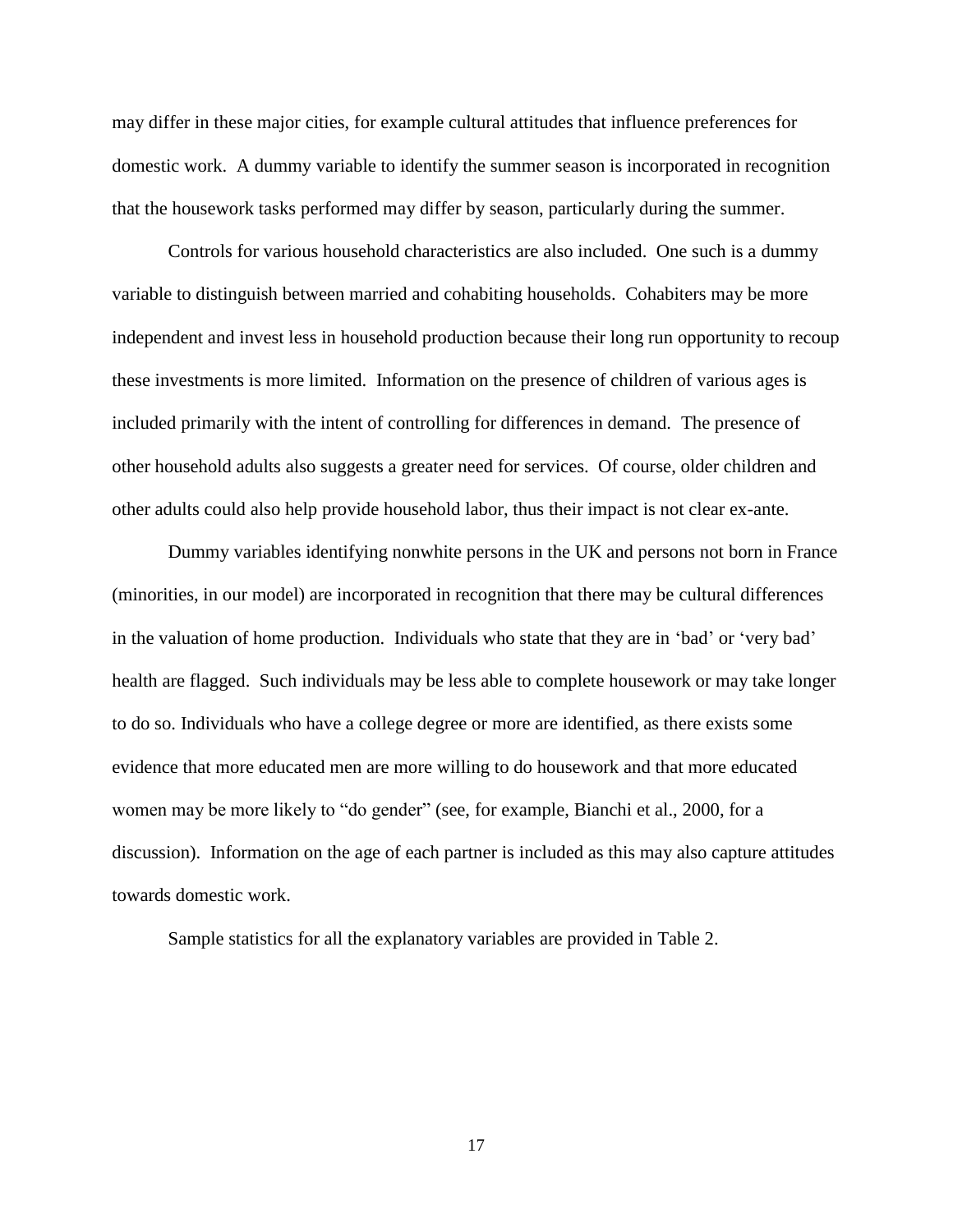#### 4 The empirical model

 $\overline{a}$ 

Our goal is to estimate the impact prices have on time spent on housework by each individual and on domestic services purchased in the market. We model  $h_{ijk}$ , the time (in hours) spent on domestic work by household member k ( $k = m$ , f) of household i ( $i = 1, ..., N$ ) on day j (weekend, weekday) using  $OLS<sup>13</sup>$  We specify linear-log demand equations where the dependent variable is time allocated to housework and the prices are entered in log form (the imputed wage rates of the husband and wife are  $w_{im}$  and  $w_{if}$  and the price of domestic services purchased from the market is  $p_d$ ). As described above, we also allow demand to be affected by other household and individual characteristics z, and an error term u:

$$
h_{ijk} = \gamma_m \ln w_{im} + \gamma_f \ln w_{if} + \theta \ln p_{di} + z_{ik}' \lambda + u_{ijk}
$$
 (3)

Given the small number of households that purchase domestic-help services, we model the probability of purchasing domestic services rather than its intensity using a Probit specification.<sup>14</sup> Let  $d_i$  denote the continuous measure of domestic work purchased by household i (i = 1, ..., N). Then the Probit specification is executed using  $d_i^* = 1$  if  $d_i > 0$ , else 0. Purchased domestic time is modeled as a function of the same variables as housework time provided by the husband or wife:

$$
d_i = \psi_m \ln w_{im} + \psi_f \ln w_{if} + \xi \ln p_{di} + z_{ik}' \pi + v_i
$$
  
\n
$$
d^*_{i} = 1 \text{ if } d_i > 0
$$
\n
$$
d^*_{i} = 0 \text{ otherwise}
$$
\n(4)

<sup>&</sup>lt;sup>13</sup> Using OLS implies that the zero records for housework may capture infrequencies (ie. not having performed the task on the day the diary was collected), rather than the choice of never performing the activity which would be the presumption of a Tobit specification (Stewart 2009).

<sup>&</sup>lt;sup>14</sup> As a sensitivity check, we also estimate domestic-help using a Tobit specification, obtaining similar results.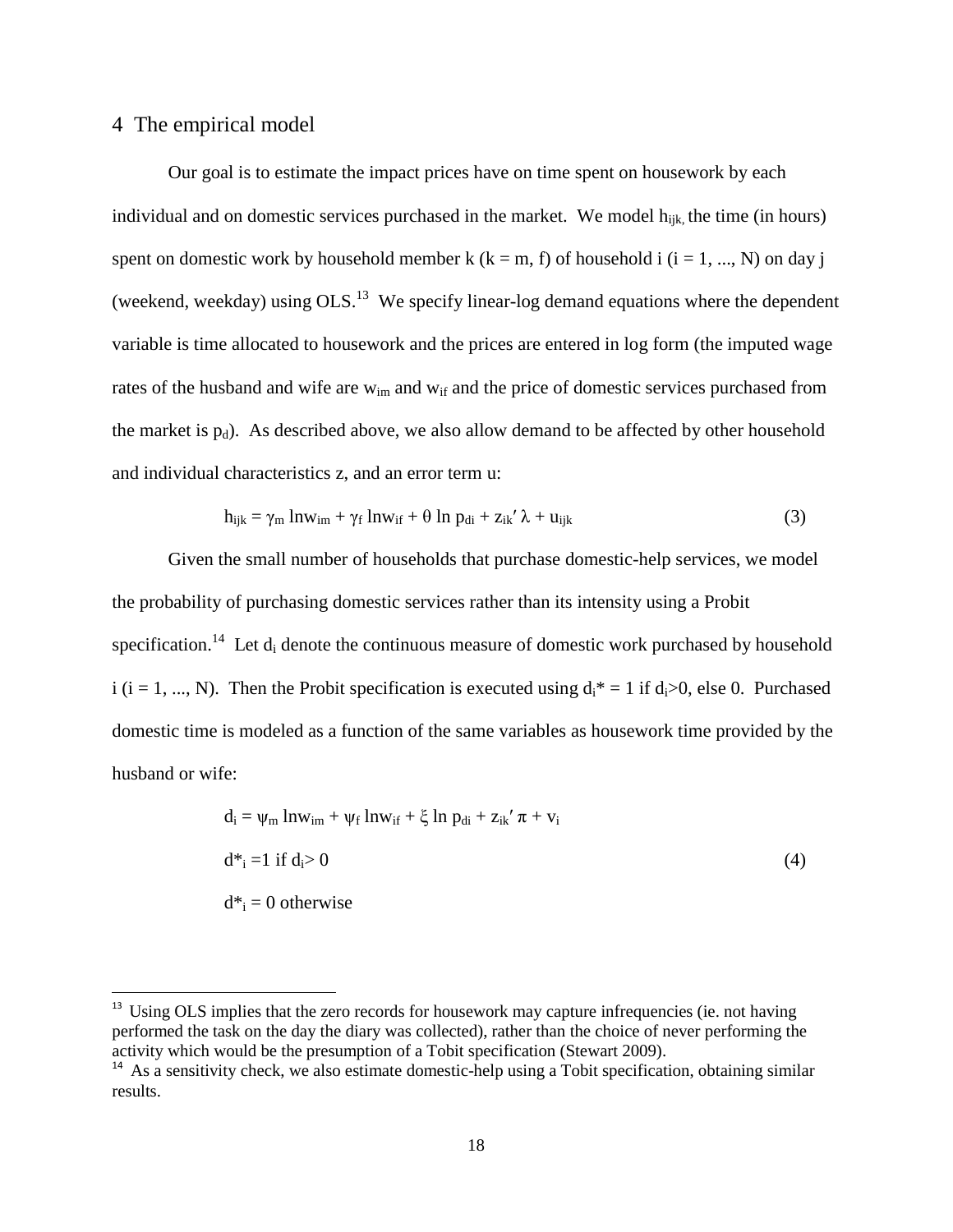As all the price measures are in log form, the coefficient estimates in the household time equations are interpretable as the impact a one percent change in price has on time. We report both coefficient estimates and marginal effects in the case of the purchased time Probit specification.

Using the approach described in Roodman (2007 and 2009), we estimate equations (3) and (4) simultaneously and identify the correlations between these equations. The system consists of four equations for housework, one equation for each partner on a weekend day and one for each on a weekday day, and an equation for the probability of purchasing domestic services from the market: a total of five equations. As each partner provides information on both a week- and a weekend day in the UK, a full set of correlation terms (ten) can be estimated. For France, because time diaries were only collected on one day, we are unable to measure how his (her) time is correlated (in the unobservables) between weekend and weekday days or to measure how his time on one type of day is correlated with her time on the other type of day. This means we can estimate only six correlation terms.

#### 5 Results

 $\overline{\phantom{a}}$ 

The estimated price effects are presented in Table 3. Panel A reports the results for Great Britain<sup>15</sup> and Panel B those for France. Appendix Table A1 presents the other covariate results for Great Britain and Appendix Table A2 does the same for France. Table 4 presents correlations coefficients for France and Great Britain.

<sup>&</sup>lt;sup>15</sup> The final estimation sample for Great Britain excludes 12 households in which the male respondent was disabled, as none of these households purchased maid service, resulting in perfect collinearity in the Probit equation. Results were robust to including these households and dropping the indicator for male disability.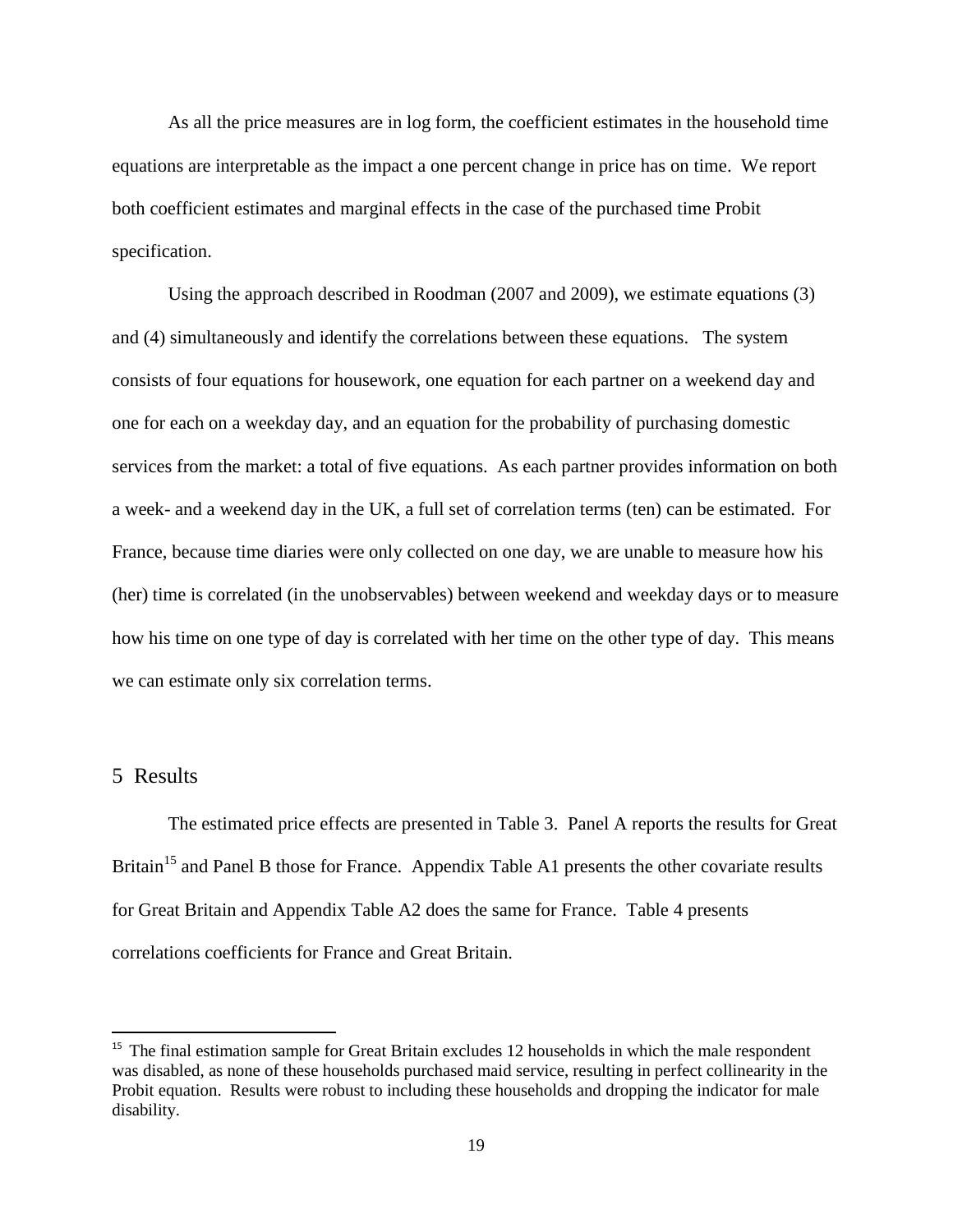The first rows of Table 3 present results for the Probit equation for maid service. Both coefficient estimates and marginal effects are reported. These marginal effects are calculated for married couples with sample average wages, sample average ages, and one teenage child. All other covariates are assumed to take a value of zero. These covariate values generate a predicted probability of maid service of 3.4% in the UK and of 2.1% in France. The price effects indicate that in both the UK and France, maid service is negatively related to its own price (though not significantly so), positively related to both partners' wages, and positively related to the presence of non-labor income. In particular, the wage of the wife is significant at the one per cent level in both countries and has the largest absolute price affect. A one percent increase in her wage is associated with an almost 10 percentage point increase in the probability of hiring a maid in the UK and a 7 percentage point increase in the probability of hiring a maid in France. These marginal effects are substantial in light of the base probability of hiring a maid of 2-3%. The wage of the husband has a positive effect in both countries, though it is significant only at the ten per cent level in France (at the 5 per cent level in Great Britain). A one percent increase in his wage is associated with an 8 percentage point increase in the probability of hiring a maid in Great Britain and a 2 percentage point increase in France. Receipt of non-labor income is highly significantly related to the probability of hiring a maid in both countries, having a marginal impact of about 2 percentage points in both countries. The wage of the maid has a negative impact as expected, but though its marginal effect is rather large (14.5% in the UK and 5% in France) its effect is not precisely estimated. The cross-country similarities are striking.

Strong similarities persist in the partners' housework time equations. Looking first at results in the first column, the market price of domestic services has a substantial and consistently positively relation to his and her housework time on weekends. This relation is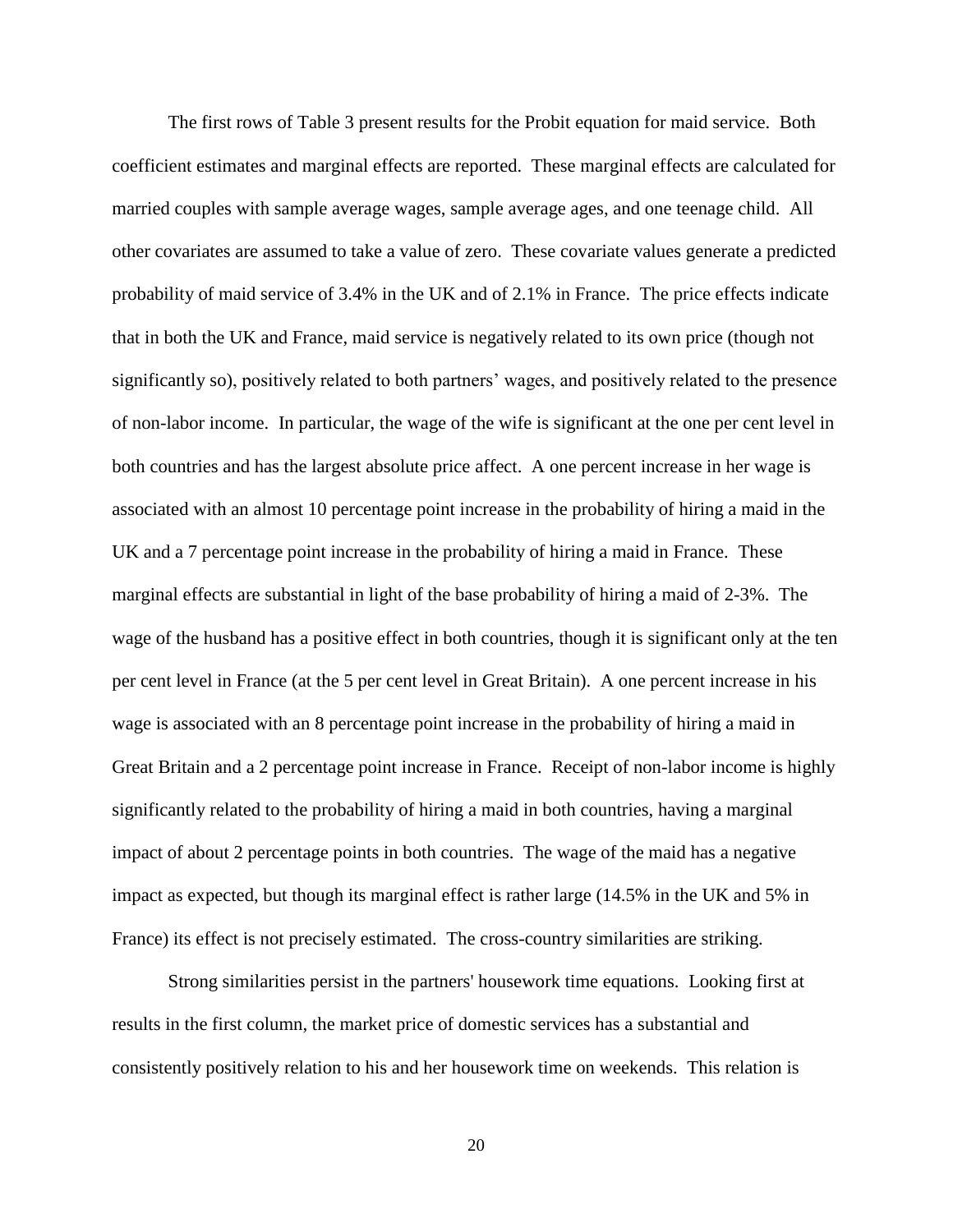statistically significant at the 1% level in the UK and has a p-value of 0.16 in France for men"s weekend time. The magnitude of the impact suggests that a 1% increase in the market price of domestic services increases his weekend time on housework by 2 hours in the UK and almost 1 hour in France. The fact that the time devoted to household production on the weekends is more sensitive to market prices than the time devoted on weekdays is reasonable. Maids typically visit only once a week or once every two weeks and thus likely perform tasks that need not be performed every day, but can be left to the weekend. That the relation is more significant for men than for women suggests that men are more likely to be burdened with these tasks when maid service is more expensive - while women perform them anyway.

Men"s wages have no significant relation to partners' reported housework time in either country. The non-labor income dummy is not much more significant than his wage. However, the results suggest that the presence of non-labor income in France is associated with women reducing their weekend housework time by just over 20 minutes – an association that is statistically significant at the 5% level.

The most significant relation in both countries is between her wage and housework time. This relation is statistically significant at the 5% level or better in all four equations in France and in two of four equations in the UK. Specifically, an increase in her wages is associated with an increase in his housework time and a decrease in her housework time. A 1% increase in her wage is associated with a 24 minute increase in his housework time on weekends in the UK and with a 22 minute weekend and a 9 minute weekday increase in his housework time in France. Similarly, a 1% increase in her wage is associated with a decrease of 32 minutes in her time on housework on weekdays in the UK and with a decrease of 90 (45) minutes in her weekday (weekend) time in France. These constitute substantial effects.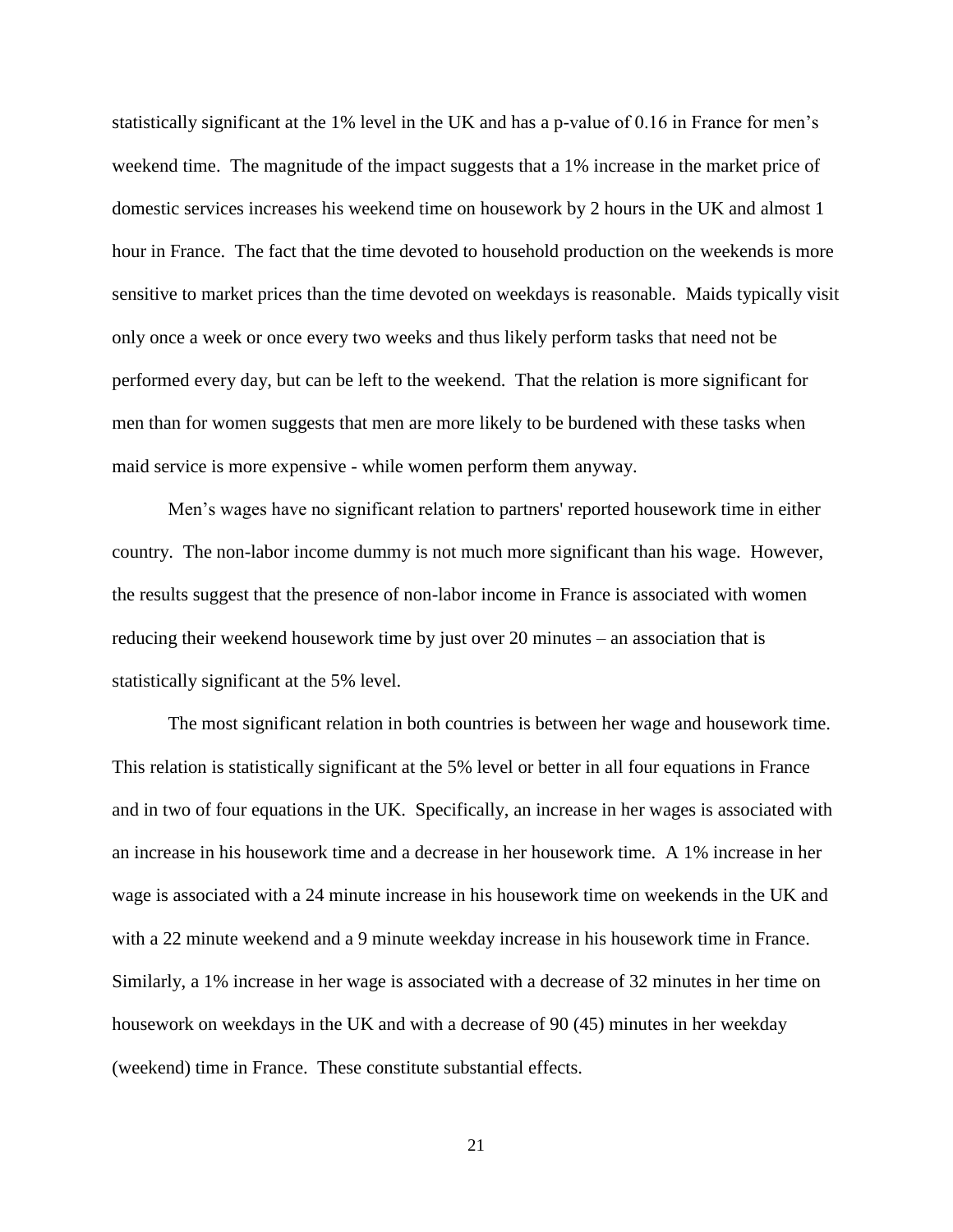As far as other covariates go, little affects the probability of hiring services from the market in the UK, except for cohabitant status of the couple and minority status of the man. Both are significant at the ten per cent level and negative, indicating that unmarried partners and households with men from a minority group are somewhat less likely to purchase help. The presence of children aged three to ten years and an older husband are positively and significantly while a husband in poor health is negatively and significantly associated with purchasing help from the market in France.

The domestic time of British men also appears quite insensitive to the other covariates; those having a University degree do more housework while those residing in London do less housework (almost 20 minutes less) on weekends. For French men, residing in Paris also significantly reduces the housework done on weekends – by about 30 minutes. Having an older wife further reduces his time on weekends while on weekdays men in France do more housework if they are cohabiting and less housework if there is another adult in the household. The general lack of significance in the male housework equations may be attributable to the limited amount of housework time men report.

In contrast, the time devoted to housework by French and UK women is quite sensitive to the covariates. "Her" chore time in both countries increases significantly on weekdays with the presence of other adults and children of any age, with most of these covariates significant at the 1% level. On weekends, it is the presence of older children (age 6-9 in France and 5+ in the UK) that is associated with an increase in women"s housework time. While her housework time is not sensitive to residence in Paris/London, it is significantly lower on all days for French women who are cohabiting. Own age and education as well as minority status also play a role.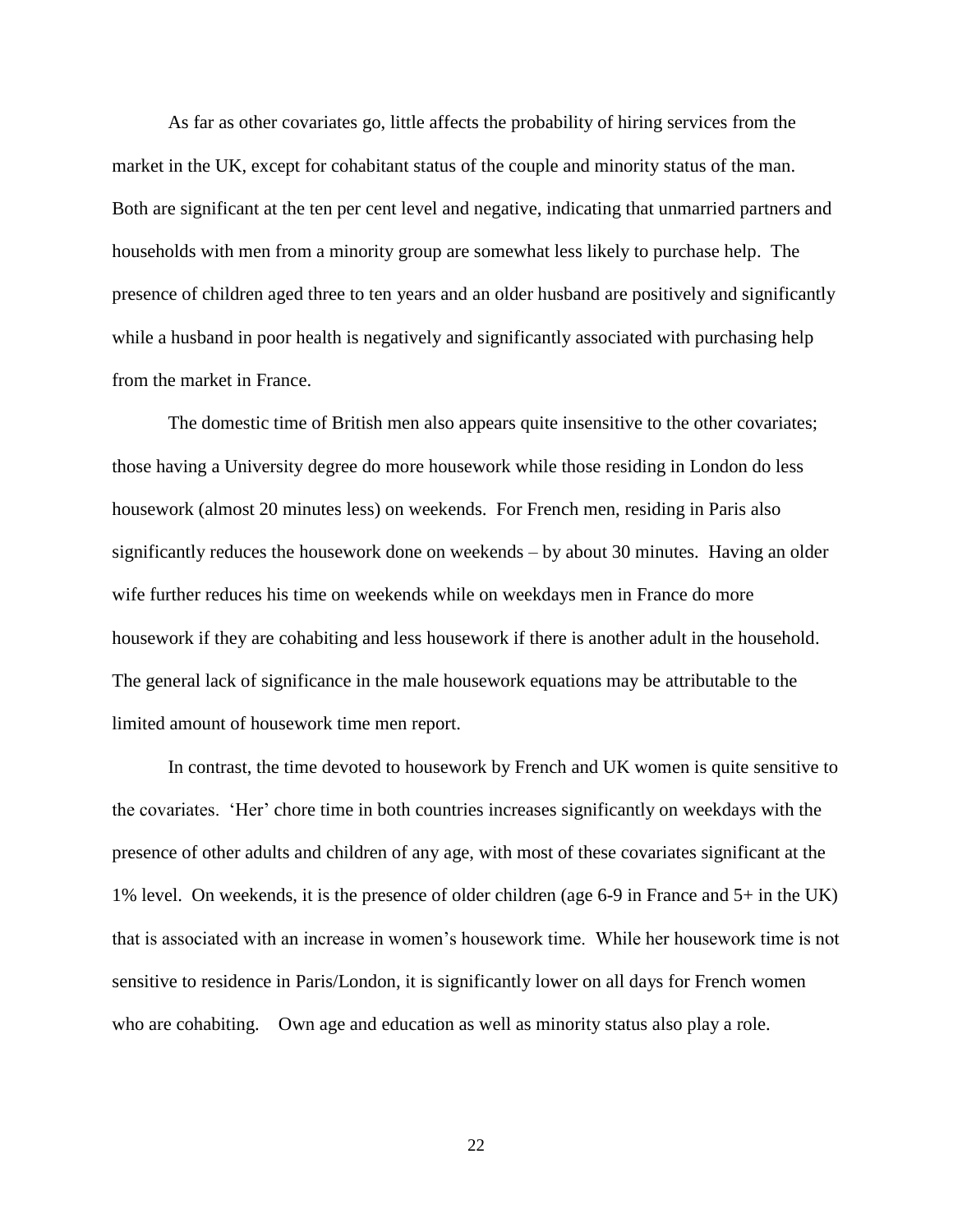Finally, this formulation allows us to estimate cross-equation correlations between the unobservables (see Table 4). For both countries, we are able to estimate how the residuals in the equation modeling the decision to purchase domestic services are related to the residuals from each housework time equation. These are notable for their statistical insignificance in both countries and on all days for men. Purchased services and her weekend time are also not correlated in the unobservables. In contrast, the unobservables affecting purchased domestic services and her domestic time on weekdays are negatively and highly statistically significantly correlated in both countries.

Also estimable in both countries are the correlations between partners and within day type. Here we find that the correlations between the unobservables affecting his and her domestic work are positive on weekends and negative on weekdays. This relation is statistically significant in France on weekends and in the UK on weekdays. Weekend schedules are less likely impacted by employment schedules and the positive relation on weekends may reflect common preferences for home produced goods or possibly shared production time. There is often less flexibility on weekday schedules and housework performed on these days may "need" to be performed on these days. The negative relation in the unobservables may indicate that what one partner does on a weekday spares the other partner from the task. Thus, partners are substitutes on weekdays and complements on weekends as regards housework time.

As the French data include housework time for either a weekend or a weekend day and never for both, it is not possible to estimate any relation between different days either for a single individual or between partners. The UK data provide estimates of these correlation terms. These estimates indicate that individuals who spend more time on housework on weekends for unobservable reasons are also likely to spend more time on housework on weekdays for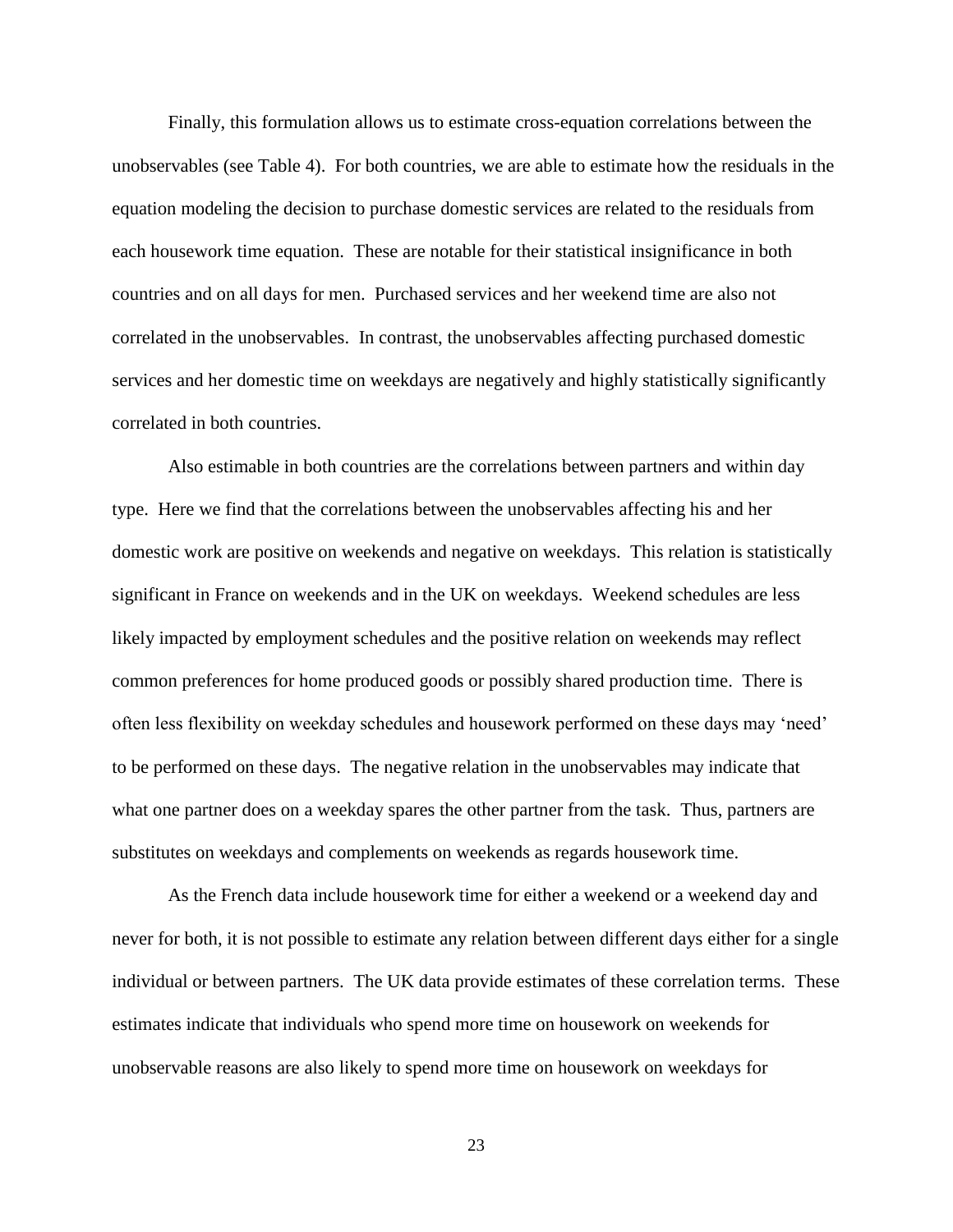unobservable reasons. These positive correlations could be the result of a number of different mechanisms. For example, they could reflect preferences over home production or productivity in home production. Between partner, between day correlations are consistently negative and statistically significant (though only at the 10% level for her weekend and his weekday chores). Thus, when he (she) reports more time on a weekend day for unobservable reasons, she (he) reports less time on a weekday day.

Several alternative specifications were estimated to examine the robustness of the estimates. We re-estimated the model using a broader measure of housework that included food preparation, shopping, and doing administrative tasks. The results indicated that our estimates of "price" effects, i.e. the effects of his and her wage and the price of market domestic services, are robust to this alternative specification. In particular, their sign and significance level are generally unaffected. The price of maid service becomes significantly positively associated with his weekend housework time in both countries when more tasks are counted as housework, but loses significance in her weekend housework equation for the UK. Her wage loses significance as a determinant of his weekend time in France and non-labor income just barely loses significance as a determinant of her weekend time in France. In the UK, the correlation between his and her weekend time becomes insignificant, while the negative correlation between his weekend and her weekday time becomes significant, suggesting perhaps that men take up some slack on weekends by performing other types of housework.

Results are also robust to other sensitivity checks. Modeling the domestic service time purchased in the market using a Tobit rather than a Probit specification yielded essentially the same results; with the remarkable exception that when using a Tobit specification the price of maid services becomes statistically significant in France, suggesting that the price of maid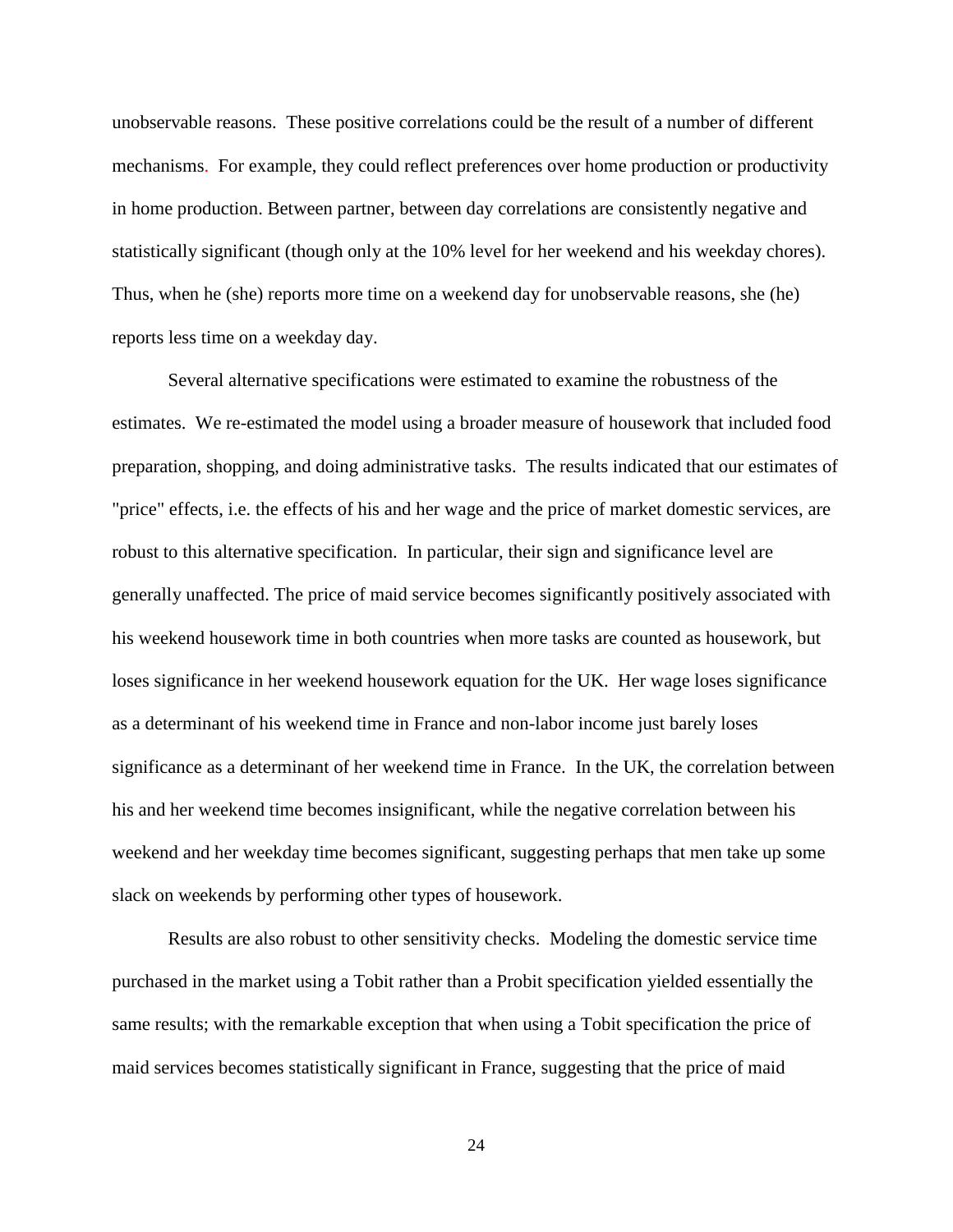services affects the quantity bought more than the choice of buying such services or not. We experimented with different measures of the price of maid service (see data section) as we believe the weak significance of this variable is largely attributable to its poor measurement, but these alternative measures were no better. Adding equations for his and her usual hours of market work to more explicitly control for time constraints yielded no new insights either.

#### 6 Conclusion

We use time-diary data from couple households in the UK and France to estimate a model of demand for domestic services. The decision to purchase maid services is modeled jointly with the time allocated by each partner on weekend and weekday days to household chores. We limit the analysis to those household chores that are routine, are commonly performed by maid services, and are not likely to directly enter a household"s utility function as enjoyable activities. The latter restriction is corroborated by an examination of preferences, as reported in our samples. The domestic services modeled include house cleaning, laundry, and ironing. Our findings are robust to the use of a broader definition of housework, including additionally cooking, shopping, and doing administrative paper work.

We focus on the impact prices (the price of maid service, the opportunity cost of time of each partner as measured by market wages, and the availability of non-labor income) have on input demand. The results indicate that the decision to purchase maid service is negatively related to the price of maid service and positively related to each partner"s wage and the availability of non-labor income. Women's wages have the strongest marginal effect, with a 1% increase in her wages associated with a 10% increase in the probability of hiring a maid in the UK and a 7% increase in France. The association with men"s wages is of a smaller magnitude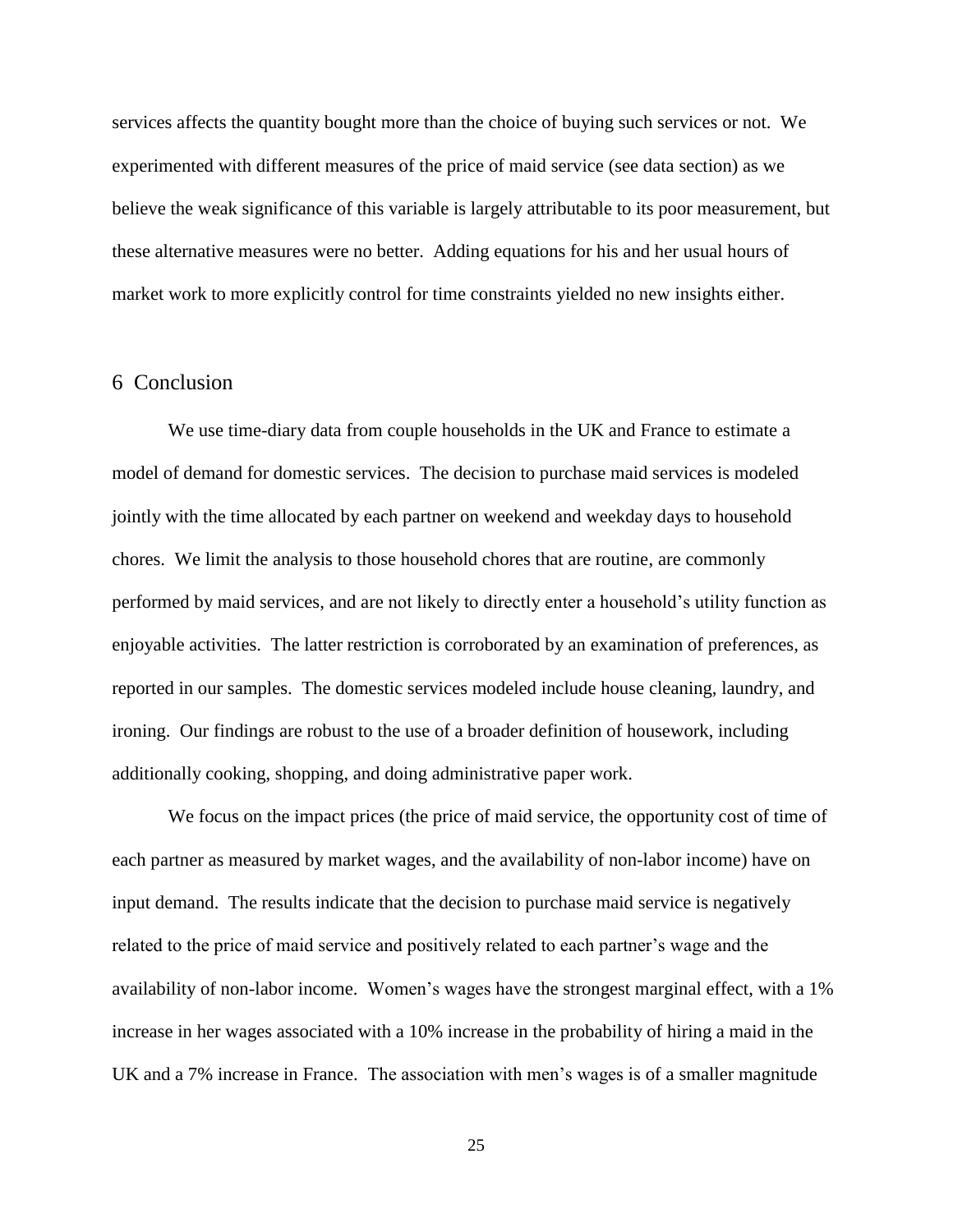(8% in the UK and 2% in France). The substantially weaker association with men"s wages in France may be attributable to the substantially greater gender differential in reported housework time in France. French men spend much less time on housework than French women and thus may feel less inclined to finance a substitute service. As might be expected if maids perform housework tasks that can be put off or delayed, the price of maid service is more closely associated with weekend housework time than with weekday housework time. The estimated impacts of the price of maid service on household time inputs are not precise, a result which is likely attributable to the use of a measure that varies very little within each survey. There is in addition in both countries a strong negative correlation between the residuals from the probit on maid services and the time women report spending on housework on weekdays, suggesting there is also a latent relation between "her" weekday time and maid service.

A few other results are worth highlighting. First, it is of some interest to note that while the time women spend on housework varies considerably across the sample, most notably with family composition, the same is not true for men. This finding is akin to that reported in Hersch and Stratton (1997) who estimate a housework time equation for couples in the US. They found that not only was there little variation in reported housework time for men within a cross-section, but that this time varied very little over time as well. The positive association between her earning power and his housework time found here may reflect her negotiating power. Second, while there is no significant difference in reported housework time between married and cohabiting couples in the UK, in France it is quite clear that he does more housework (at least on weekdays) and that she does less when the couple is not legally married.

As time not devoted to household chores is freed for other uses, the policy implications of this work are manifold. In particular, to the extent that maid service is a better substitute for her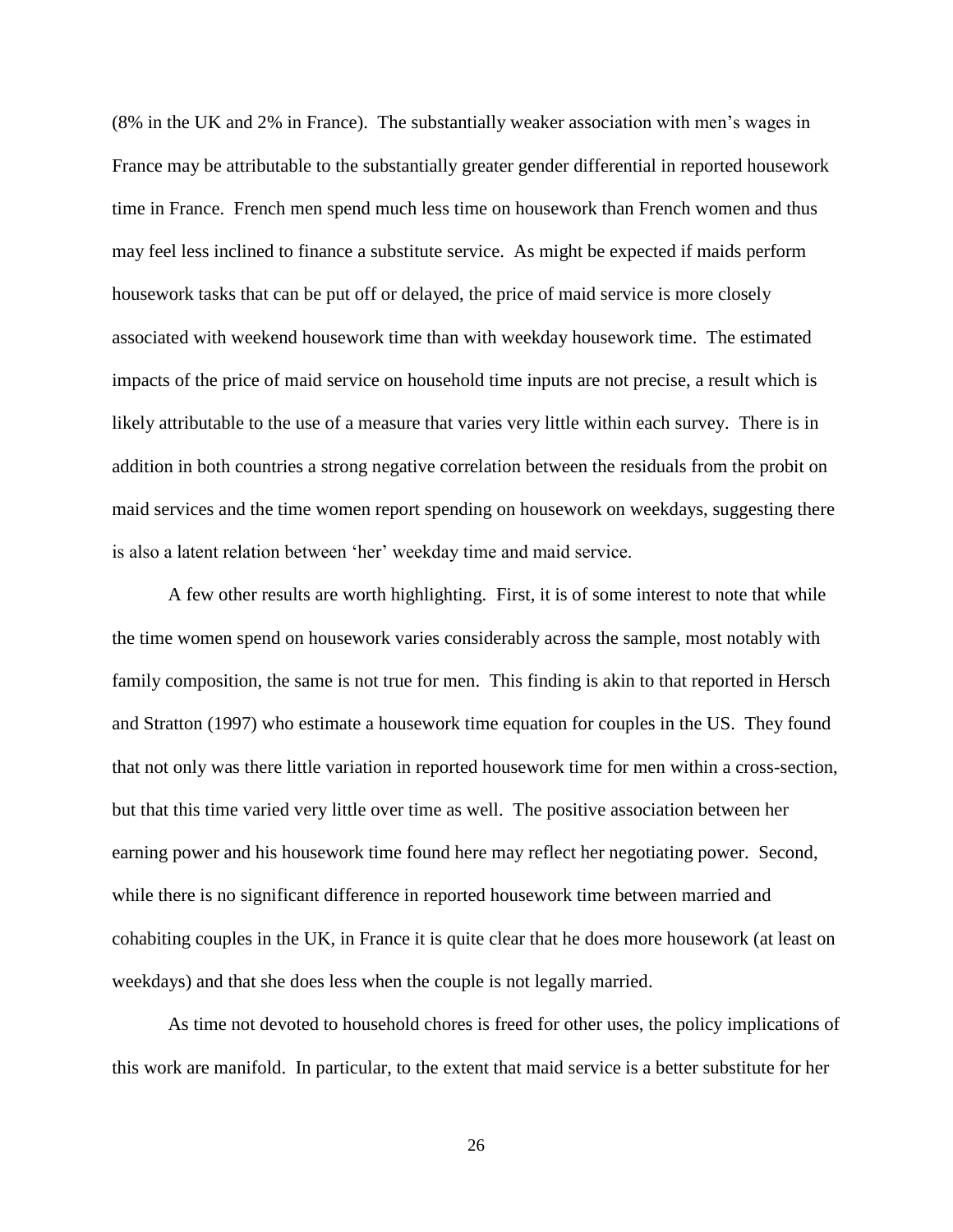housework time, subsidizing the domestic help industry could help support women"s increased labor force participation. The French government has in fact since the nineties passed a number of measures aimed at promoting the domestic help industry, notably by allowing households to deduct from taxes part of the cost of domestic help. We do not, however, find evidence that French households purchase more market services than UK households, thus supporting Flipo, Fougere, and Olier"s (2007) finding that only a minority of very rich households benefited from the policy. A generalized domestic services price subsidy might have a greater impact. Alternatively, our results suggest that tying these subsidies to "her" earnings power might have the greatest impact, as she appears more likely to benefit from and hence more inclined to hire such services. Thus, while 'her' time is currently the dominant input to domestic services, 'her' opportunity cost of time has the most significant and substantial impact on the inputs.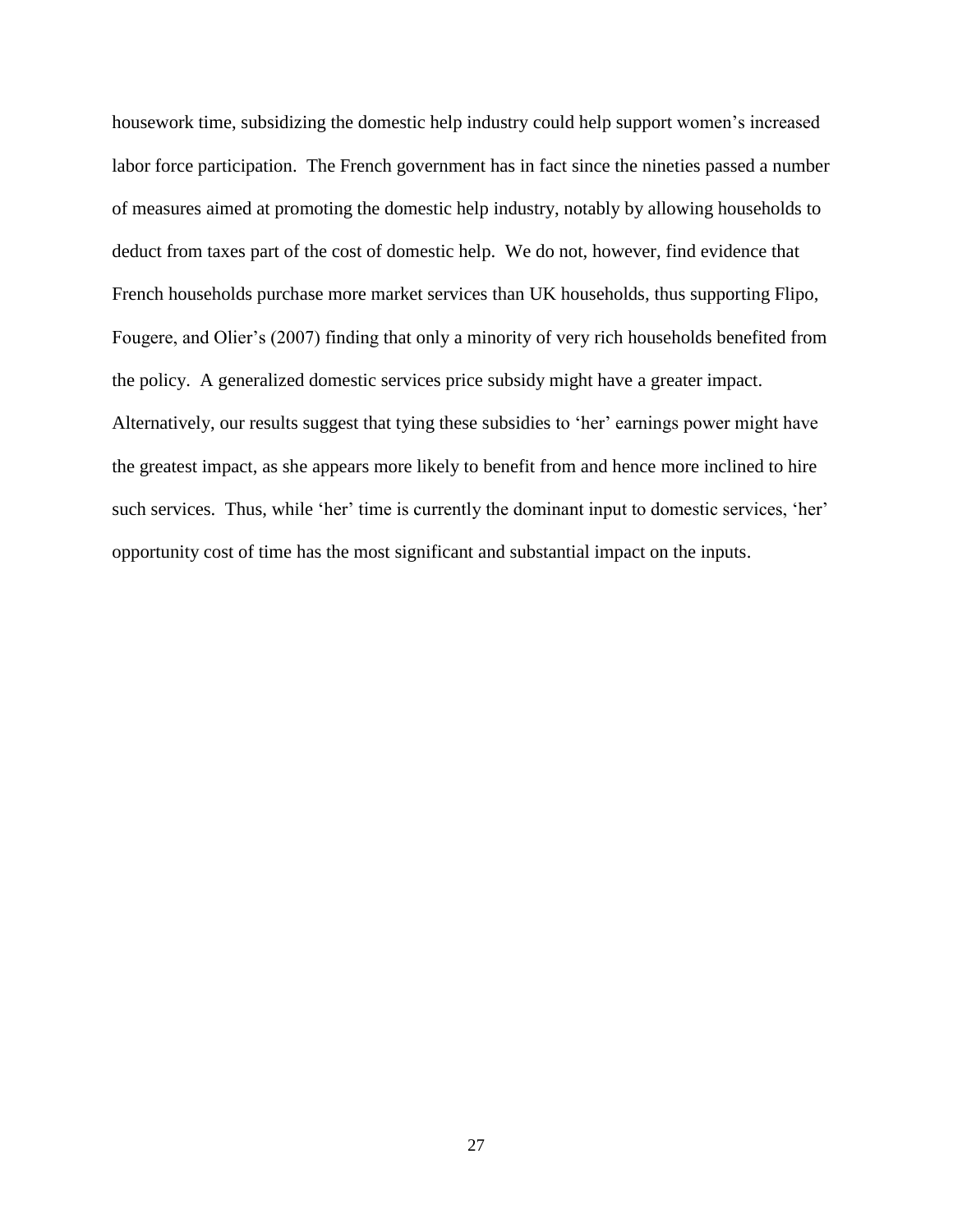#### References

- Aguiar, Mark and Erik Hurst. (2005). "Consumption versus Expenditure." *Journal of Political Economy,* Vol. 113, No 5, pp. 919-948.
- \_\_\_\_\_. (2007). "Measuring Trends in Leisure: The Allocation of Time Over Five Decades." Quarterly Journal of Economics, Vol. 122, No. 3, pp. 969-1006.
- Baxter, Janeen, Belinda Hewitt, and Mark Western. (2009), "Who Uses Paid Domestic Labor in Australia? Choice and Constraint in Hiring Household Help." *Feminist Economics*, Vol. 15, No. 4, pp. 1-26.
- Bianchi Suzanne, Melissa Milkie, Liana Sayer and John P. Robinson. (2000). "Is Anyone Doing the Housework? Trends in the Gender Division of Household Labor." *Social Forces*, Vol. 79, No. 1, pp. 191-228.
- Bloemen, Hans G. and Elena F. G. Stancanelli. (2008). "How do spouses allocate time: the impact of wages and income." IZA DP No. 3679 (September).
- Bonke Jens, Mette Deding, Mette Lausten and Leslie S. Stratton. (2008). ["Intra-Household](http://ideas.repec.org/a/bla/socsci/v89y2008i4p1023-1043.html)  [Specialization in Housework in the United States and Denmark.](http://ideas.repec.org/a/bla/socsci/v89y2008i4p1023-1043.html)" *[Social Science](http://ideas.repec.org/s/bla/socsci.html)  [Quarterly](http://ideas.repec.org/s/bla/socsci.html)*, Vol. 89, No. 4, pp. 1023-1043.
- Cohen**,** Philip N. (1998). "Replacing Housework in the Service Economy: Gender, Class, and Race-Ethnicity in Service Spending." *Gender & Society,* Vol. 12, No. 2, pp. 219-231.
- Connelly, Rachel and Jean Kimmel. (2009). ["Spousal influences on parents" non-market time](http://ideas.repec.org/a/kap/reveho/v7y2009i4p361-394.html)  [choices.](http://ideas.repec.org/a/kap/reveho/v7y2009i4p361-394.html)" *[Review of Economics of the Household,](http://ideas.repec.org/s/kap/reveho.html)* Vol. 7, No. 4 (December), pp. 361-394.
- Cortes, Patricia and Jessica Y. Pan. (2009). " Outsourcing Household Production: The Demand for Foreign Domestic Helpers and Native Labor Supply in Hong Kong." University of Chicago, mimeo.
- Hamermesh, Daniel. (2007). "Time to Eat: Household Production under Increasing Income Inequality." *American Journal of Agricultural Economics*, Vol. 89, No. 4, pp. 852-863.
- Flipo, Anne, Denis Fougere, and Lucile Olier. (2007). "Is the Household Demand for In-Home Services Sensitive to Tax Reductions? The French Case." *Journal of Public Economics*, Vol. 91, pp. 365-385.
- Flipo, Anne. (1996). "Les services de proximite de la vie quotidienne." INSEE premiere, Vol. 491, Paris.
- Gupta Sanjiv and Michael Ash. (2008). "Whose Money, Whose Time? A non-parametric approach to modeling time spent on housework in the United States." *Feminist Economics,* Vol. 14, No. 1 (January), pp. 93-120.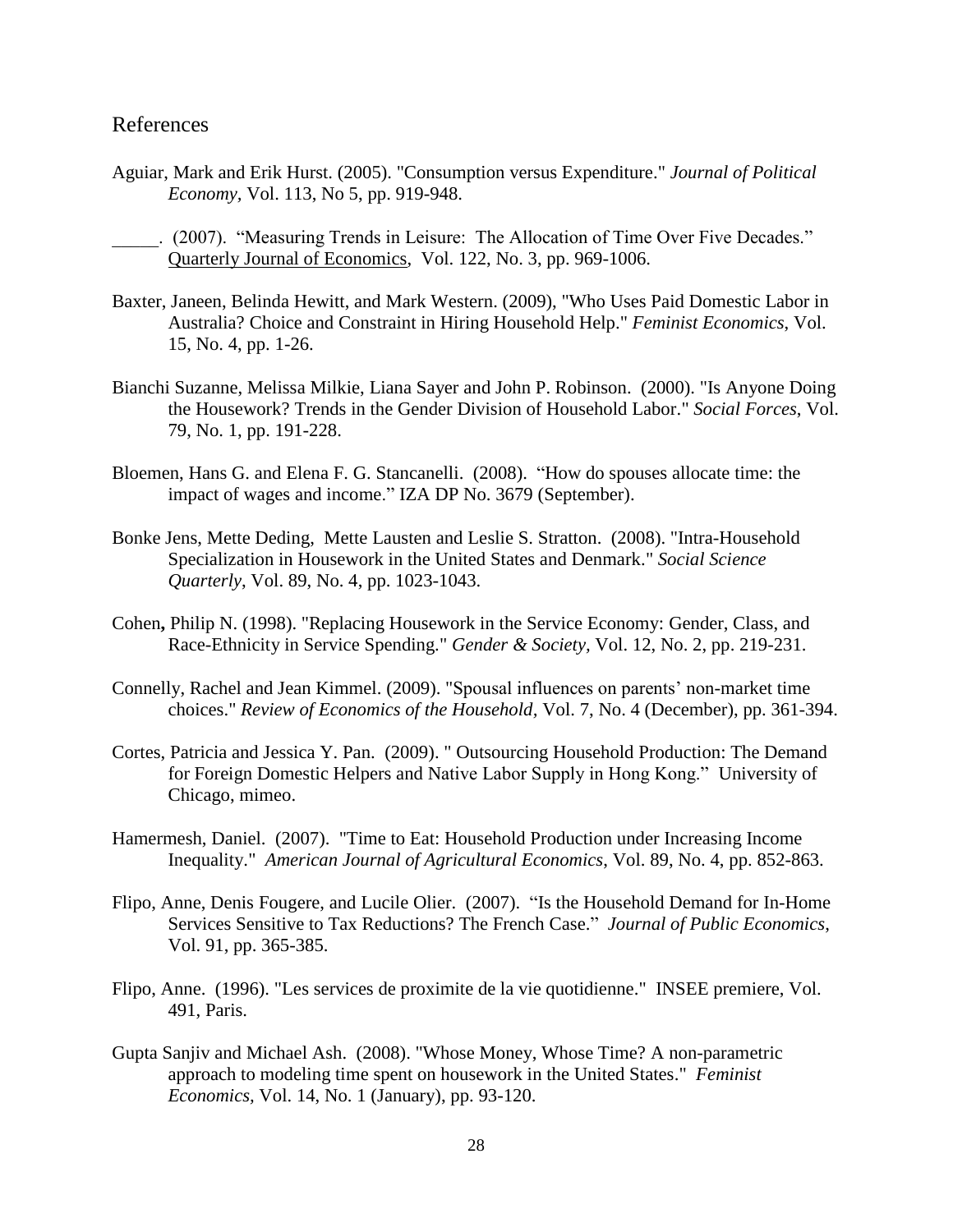- Goldschmidt-Clermont, Luisella and Elisabett Pagnossin-Aligisakis. (1999). "Households" Non-SNA Production: Labour Time, Value of Labour and of Product, and Contribution to Extended Private Consumption." *Review of Income and Wealth*, Series 45, No. 4 (December), pp. 519-529.
- Hersch, Joni and Leslie S. Stratton. (1997). "Housework, Fixed Effects, and Wages of Married Workers." *Journal of Human Resources*, Vol. 32, No. 2 (Spring), pp. 285-307.
- Ipsos-RSL and Office for National Statistics, *United Kingdom Time Use Survey, 2000* [computer file]. *3rd Edition.* Colchester, Essex: UK Data Archive [distributor], September 2003. SN: 4504.
- Krantz-Kent, Rachel. (2009), "Measuring Time Spent in Unpaid Household Work: Results from the American Time Use Survey." *Monthly Labor Review*. Vol. 132, No. 7 (July), pp. 46- 59.
- Juster, F. Thomas. (1985). "The Validity and Quality of Time Use Estimates Obtained from Recall Diaries." In: F. Thomas Juster and Frank P. Stafford (eds.) Time, Goods, and Well-Being. Survey Research Center, Institute for Social Research, University of Michigan, Ann Arbor, Michigan, pp. 63-91.
- Kimmel, Jean and Rachel Connelly. (2007). "Mothers" Time Choices: Caregiving, Leisure, Home Production, and Paid Work." *Journal of Human Resources*, Vol. 42, No. 3, pp. 643-681.
- Landefeld, J. Steven and Stephenie H. McCulla. (2000). "Accounting for Nonmarket Household Production within a National Accounts Framework." *Review of Income and Wealth,* Series 46, No. 3 (September), pp. 289-307.
- Pollak, Robert A. (2005). "Bargaining Power in Marriage: Earnings, Wage Rates and Household Production." NBER Working Paper No. 11239 (March).
- Pollak, Robert A. (2010). "Individuals' Technologies and Household Technology." Washington University in St. Louis, mimeo.
- Roodman, David. (2009). "Estimating Fully Observed Recursive Mixed-Process Models with cmp." Working Papers 168, Center for Global Development.
- Roodman, David. (2007). "CMP: Stata module to implement conditional (recursive) mixed process estimator." Statistical Software Components S456882, Boston College Department of Economics, revised 22 May 2009.
- Sousa-Poza, Alfonso, Hans Schmid, and Rolf Widmer. (2001). "The Allocation and Value of Time Assigned to Housework and Child-Care: An Analysis for Switzerland*." Journal of Population Economics,* Vol. 14, No. 2 (December), pp. 599-618.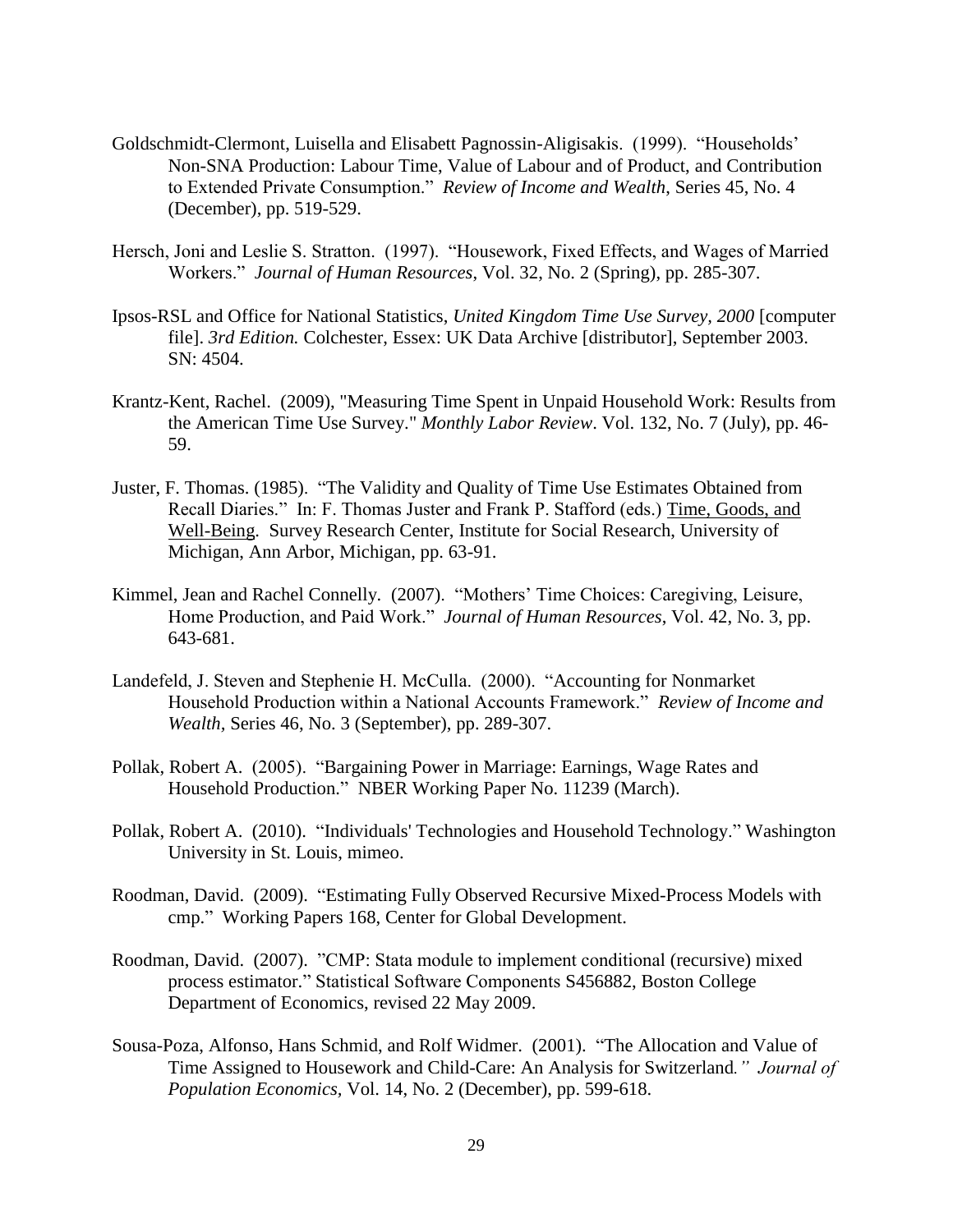Stewart, Jay. (2009). "Tobit or Not Tobit?" IZA Discussion Paper 4588.

Wing, Suen. (1994). ["Market-procured housework: The demand for domestic servants and](http://ideas.repec.org/a/eee/labeco/v1y1994i3-4p289-302.html)  [female labor supply](http://ideas.repec.org/a/eee/labeco/v1y1994i3-4p289-302.html).*" [Labour Economics](http://ideas.repec.org/s/eee/labeco.html)*, Vol. 1, No. 3-4 (September), pp. 289-302.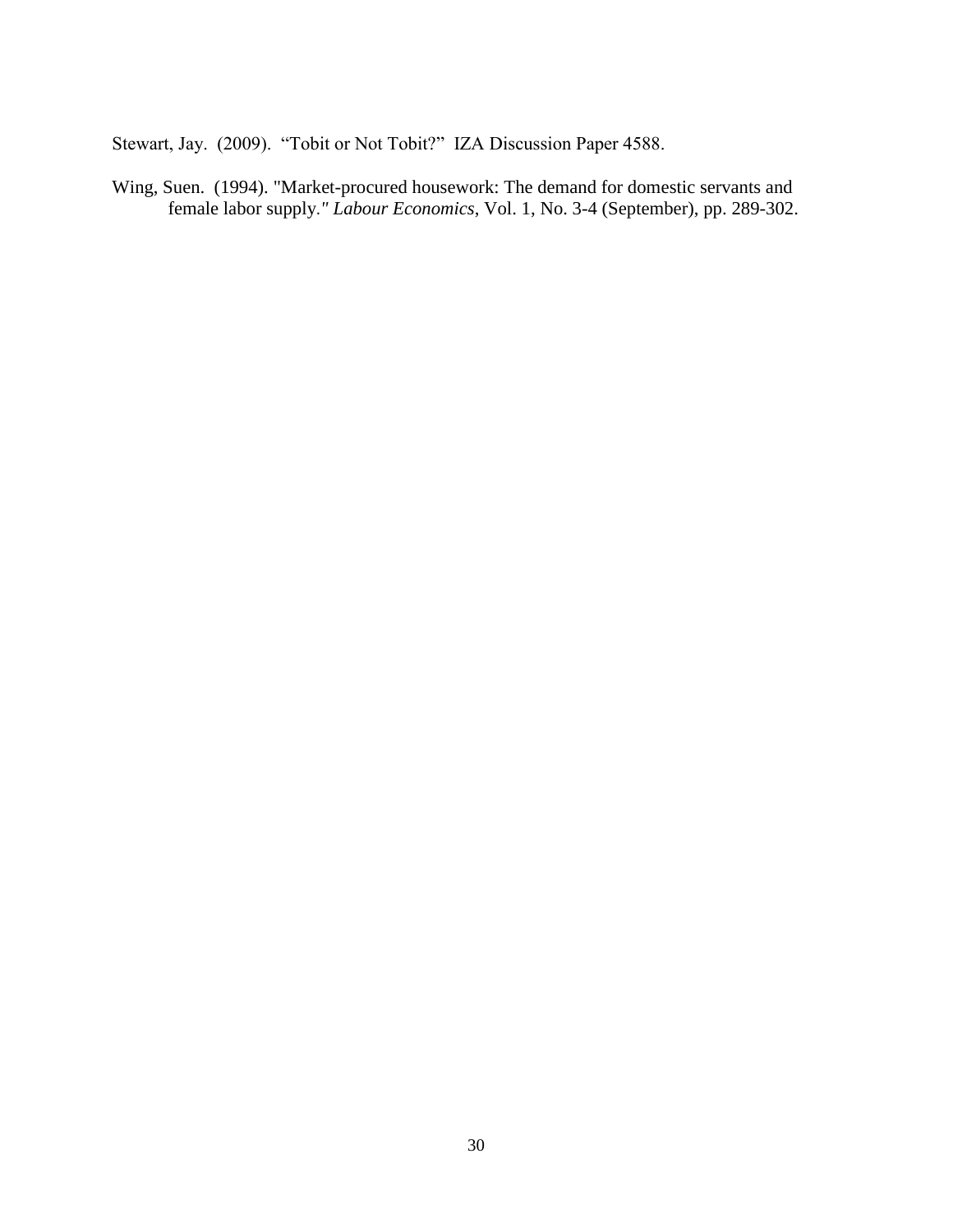Figure 1: Preferences Regarding Housework Activities

By Country, Gender, and Activity Type

#### A. Great Britain



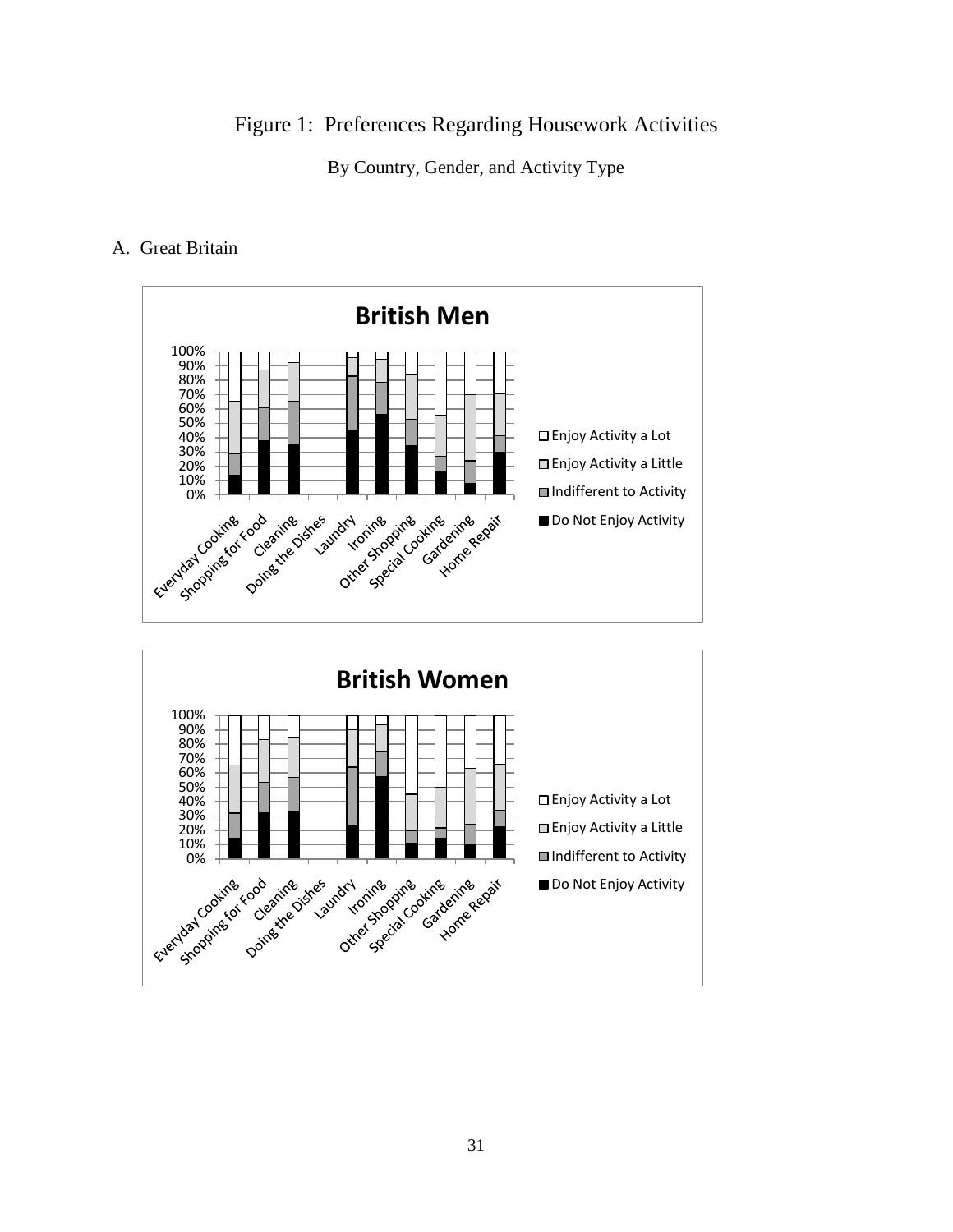### Figure 1: Continued

#### B. France

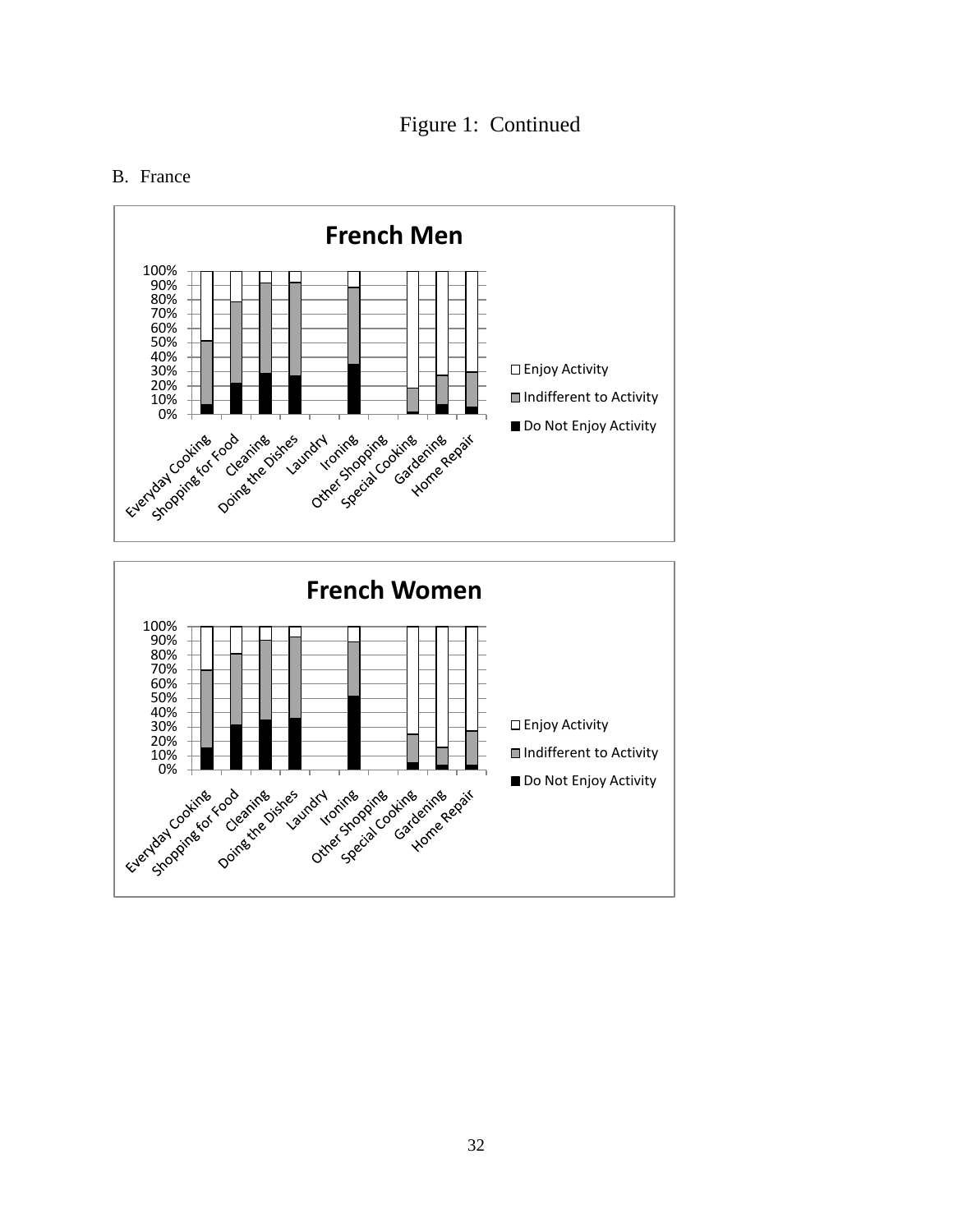Figure 2: Distribution of Time Spent on Housework Preferred definition (cleaning, laundry, ironing) By Country, Gender, and Day of Week

#### A. Great Britain



#### B. France



Black indicates Weekday. White indicates Weekend.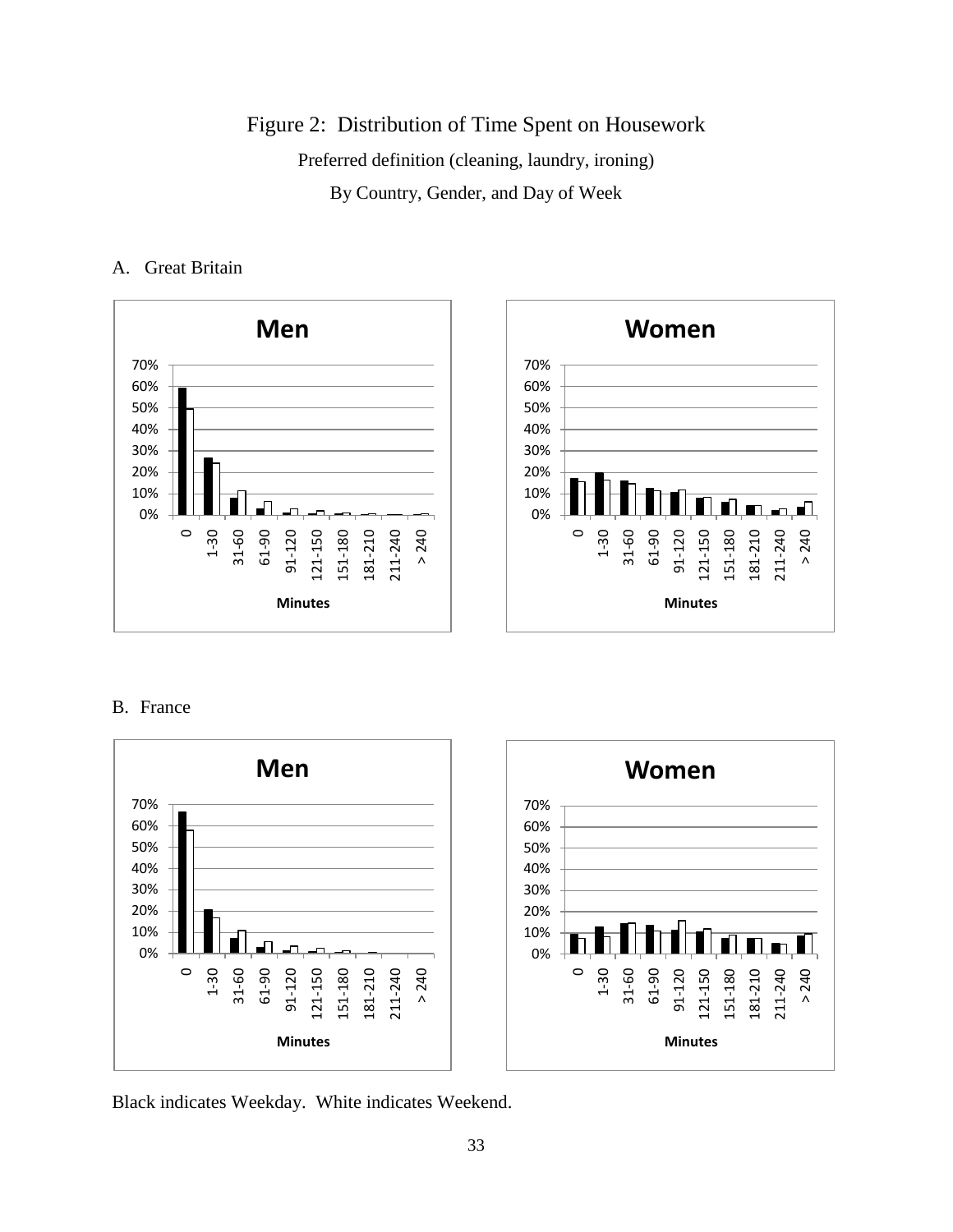## Table 1: Distribution of Purchased Housework Time By Country

| Time          |                      |        |
|---------------|----------------------|--------|
| (Minutes/Day) | <b>Great Britain</b> | France |
| $\theta$      | 93.4%                | 92.3%  |
| $0-10$        | 1.2%                 | 0.41%  |
| $10 - 20$     | 1.7%                 | 1.13%  |
| 20-40         | 1.6%                 | 2.90%  |
| $40 - 60$     | 1.1%                 | 1.57%  |
| >60           | 1.0%                 | 1.69%  |
| Sample Size   | 1290                 | 2924   |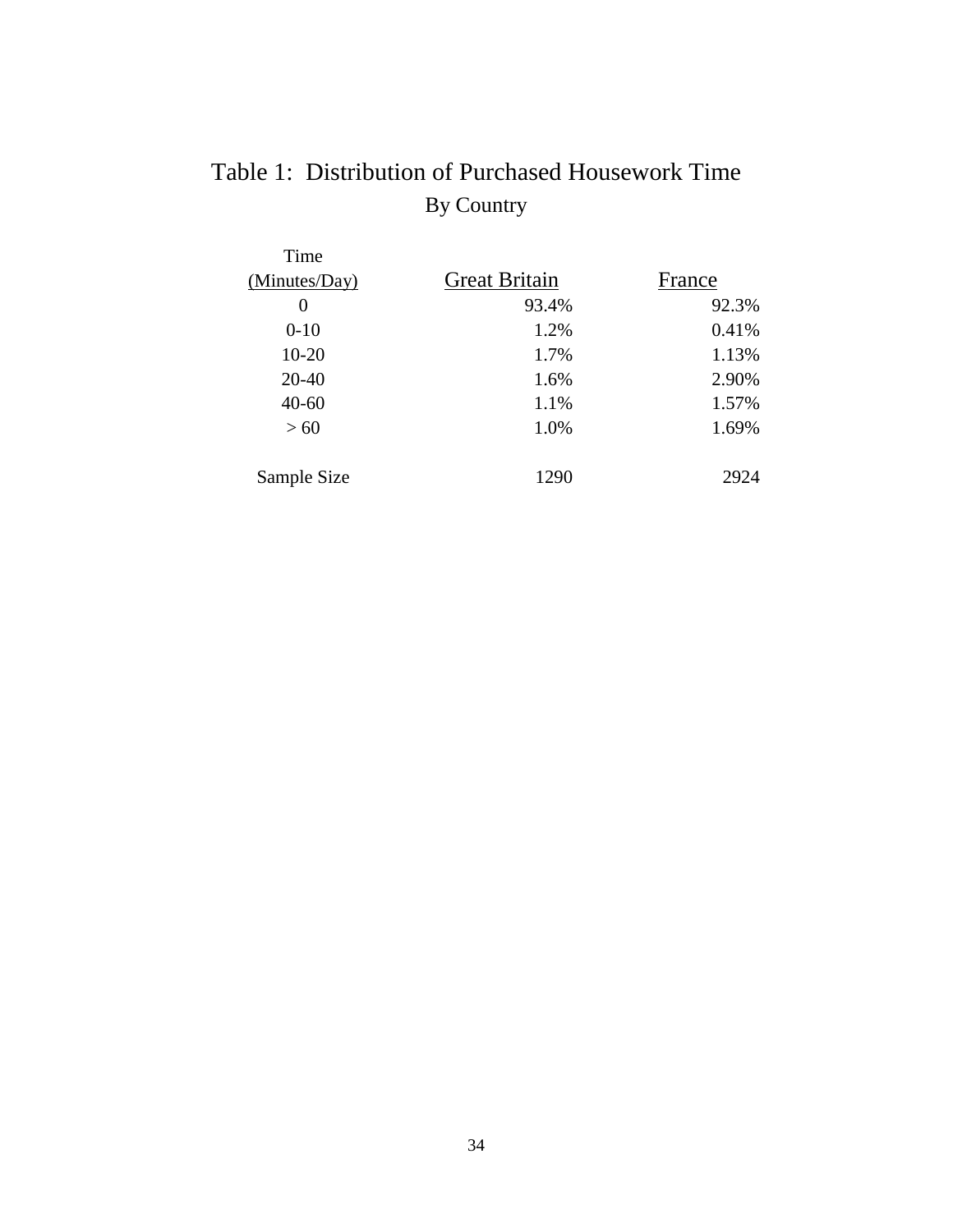|                                   |       | <b>British</b> | French |           |  |
|-----------------------------------|-------|----------------|--------|-----------|--|
| Variable                          | Mean  | Std. Dev.      | Mean   | Std. Dev. |  |
| Man's imputed log wage            | 1.74  | 0.24           | 4.08   | 0.32      |  |
| Woman's imputed log wage          | 1.51  | 0.25           | 3.84   | 0.32      |  |
| Maid's log median wage            | 1.61  | 0.04           | 3.52   | 0.06      |  |
| Receives some non-labor income    | 0.27  | 0.44           | 0.16   | 0.37      |  |
| Lives in London/Paris             | 0.07  | 0.25           | 0.02   | 0.15      |  |
| Summer                            | 0.25  | 0.43           | 0.12   | 0.33      |  |
| Cohabits                          | 0.18  | 0.38           | 0.21   | 0.41      |  |
| Number of other persons age $17+$ | 0.28  | 0.60           | 0.42   | 0.75      |  |
| Presence of child age 0-2         | 0.17  | 0.37           | 0.16   | 0.37      |  |
| Presence of child age 3-4*        | 0.12  | 0.32           | 0.16   | 0.37      |  |
| Presence of child age 5-9*        | 0.25  | 0.43           | 0.28   | 0.45      |  |
| Presence of child age 10-16       | 0.31  | 0.46           | 0.32   | 0.47      |  |
| Woman is minority                 | 0.03  | 0.18           | 0.06   | 0.23      |  |
| Woman is in poor health           | 0.02  | 0.15           | 0.02   | 0.12      |  |
| Woman has a university degree     | 0.14  | 0.34           | 0.10   | 0.30      |  |
| Woman's age                       | 38.92 | 9.57           | 39.3   | 8.90      |  |
| Man is minority                   | 0.04  | 0.20           | 0.06   | 0.23      |  |
| Man is in poor health             | 0.01  | 0.11           | 0.02   | 0.13      |  |
| Man has a university degree       | 0.14  | 0.34           | 0.12   | 0.33      |  |
| Man's age                         | 40.92 | 9.53           | 41.65  | 8.93      |  |
| <b>Observations</b>               | 1290  |                | 2924   |           |  |

### Table 2: Summary Statistics

Notice that prices are measured in the UK in £ and in France in Euros.

\* The age ranges for children reported in the table are for the UK. In France we distinguish between children age 3-5 and children age 6-9 as children begin attending elementary school at age 6.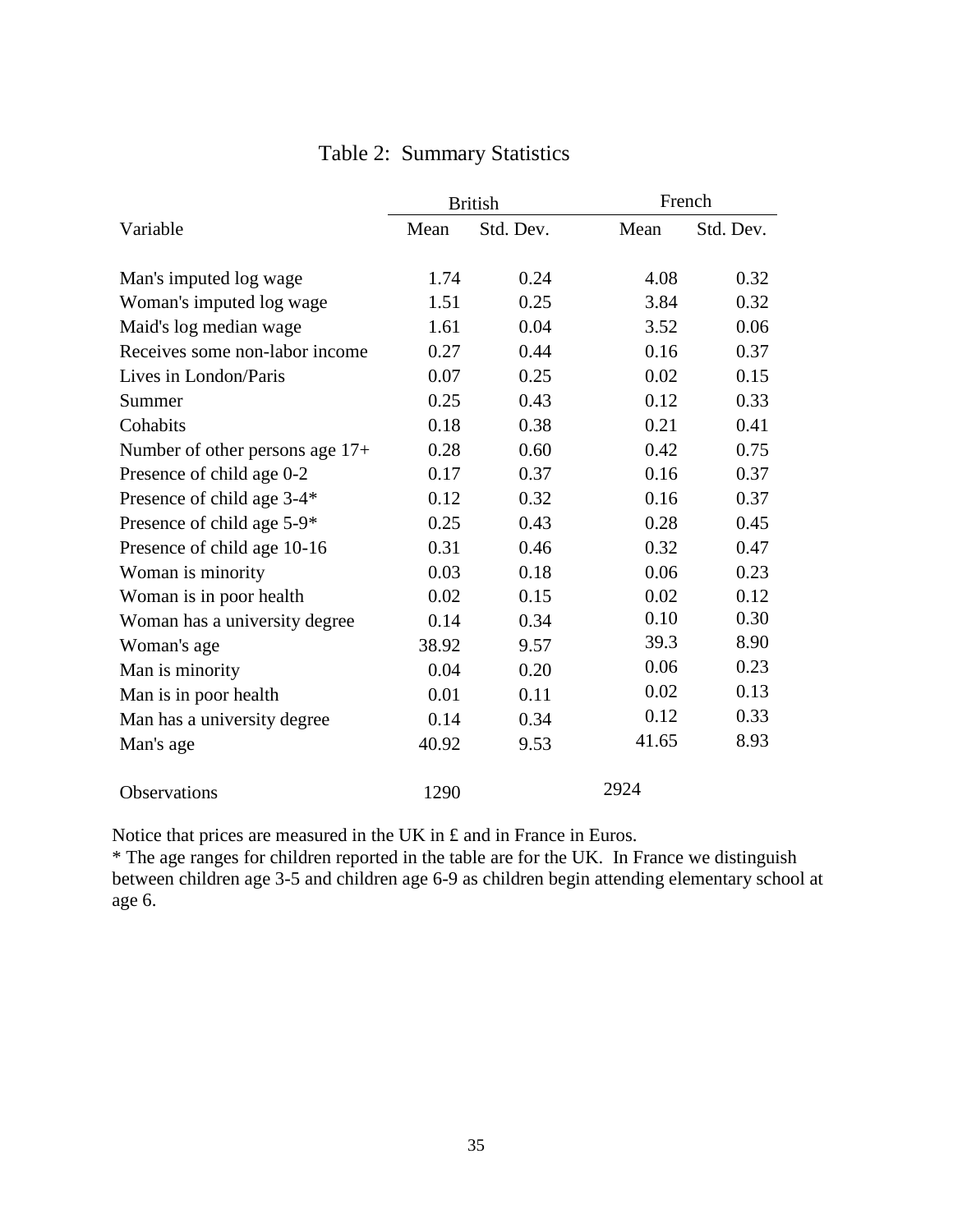## Table 3 Price Effects

## Panel A: UK Results

| <b>Explanatory variables</b> | Maid's log<br>His imputed |     | Her imputed |            | Non-labor |       |              |      |
|------------------------------|---------------------------|-----|-------------|------------|-----------|-------|--------------|------|
|                              | median wage               |     | log wage    |            | log wage  |       | income dummy |      |
| Dependent variable           | Coeffic.                  |     | Coeffic.    |            | Coeffic.  |       | Coeffic.     |      |
| Maid Service                 | $-1.8135$                 |     | 0.9646      | $\ast\ast$ | 1.2405    | $***$ | 0.2780       | $**$ |
|                              | (2.2021)                  |     | (0.3989)    |            | (0.3902)  |       | (0.1342)     |      |
|                              | $[-0.1451]$               |     | [0.0772]    |            | [0.0992]  |       | [0.0222]     |      |
| His Housework Time           |                           |     |             |            |           |       |              |      |
| On Weekends                  | 2.0186                    | *** | $-0.0976$   |            | 0.4010    | ***   | 0.0132       |      |
|                              | (0.7800)                  |     | (0.1534)    |            | (0.1413)  |       | (0.0506)     |      |
| On Weekdays                  | 0.0612                    |     | 0.0234      |            | 0.0213    |       | 0.0538       |      |
|                              | (0.5460)                  |     | (0.1061)    |            | (0.1222)  |       | (0.0391)     |      |
| Her Housework Time           |                           |     |             |            |           |       |              |      |
| On Weekends                  | 1.6780                    |     | $-0.4292$   |            | 0.3160    |       | 0.0159       |      |
|                              | (1.3157)                  |     | (0.2837)    |            | (0.2277)  |       | (0.0929)     |      |
| On Weekdays                  | $-0.3240$                 |     | $-0.1512$   |            | $-0.5325$ | $**$  | 0.0283       |      |
|                              | (1.0074)                  |     | (0.2512)    |            | (0.2281)  |       | (0.0717)     |      |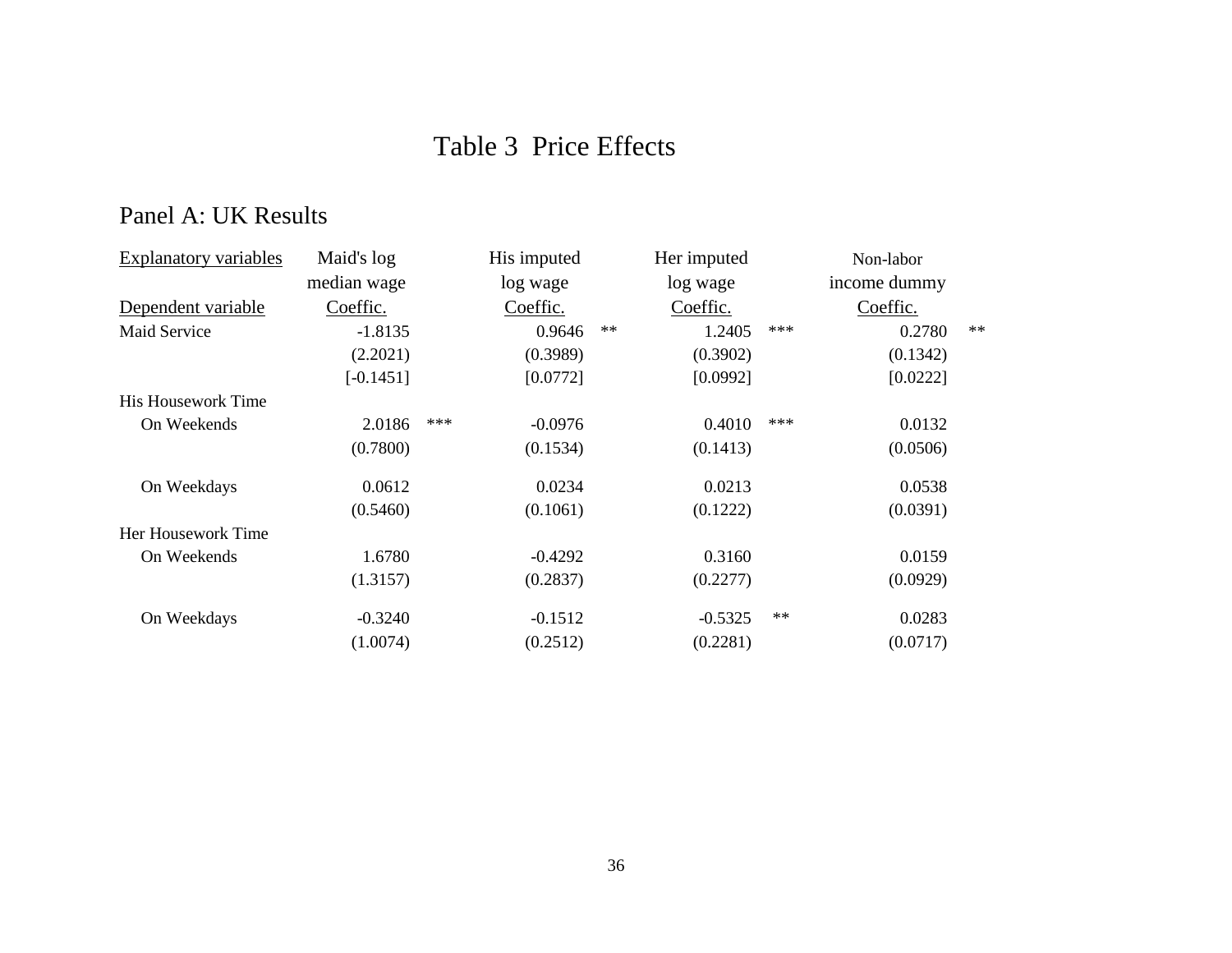### Panel B: French Results

| <b>Explanatory variables</b> | Maid's log  | Her imputed |        | Non-labor |            |              |      |
|------------------------------|-------------|-------------|--------|-----------|------------|--------------|------|
|                              | median wage | log wage    |        | log wage  |            | income dummy |      |
| Dependent variable           | Coeffic.    | Coeffic.    |        | Coeffic.  |            | Coeffic.     |      |
| Maid Service                 | $-1.0532$   | 0.4722      | $\ast$ | 1.4262    | ***        | 0.4216       | ***  |
|                              | (0.6776)    | (0.2809)    |        | (0.2563)  |            | (0.0975)     |      |
|                              | $[-0.0538]$ | [0.0241]    |        | [0.0729]  |            | [0.0215]     |      |
| His Housework Time           |             |             |        |           |            |              |      |
| On Weekends                  | 0.8674      | $-0.0008$   |        | 0.3790    | $\ast\ast$ | $-0.0222$    |      |
|                              | (0.6177)    | (0.2036)    |        | (0.1487)  |            | (0.0848)     |      |
| On Weekdays                  | 0.0131      | $-0.0035$   |        | 0.1527    | $\ast\ast$ | $-0.0076$    |      |
|                              | (0.1638)    | (0.0642)    |        | (0.0596)  |            | (0.0341)     |      |
| Her Housework Time           |             |             |        |           |            |              |      |
| On Weekends                  | 0.7371      | $-0.2071$   |        | $-0.7511$ | $\ast\ast$ | $-0.3678$    | $**$ |
|                              | (0.8149)    | (0.3686)    |        | (0.3199)  |            | (0.1488)     |      |
| On Weekdays                  | $-0.5890$   | 0.2474      |        | $-1.4899$ | $***$      | $-0.1001$    |      |
|                              | (0.5355)    | (0.2045)    |        | (0.1683)  |            | (0.0736)     |      |

Standard errors in parentheses. Marginal effect in brackets.

Also included in the specification are dummy variables to identify those living in London (Paris), those cohabiting, the presence of children of various ages, individuals who are in poor health, and a summer interview; a continuous measure of the number of other adults in the household; and the age, university degree status, and minority status for each partner.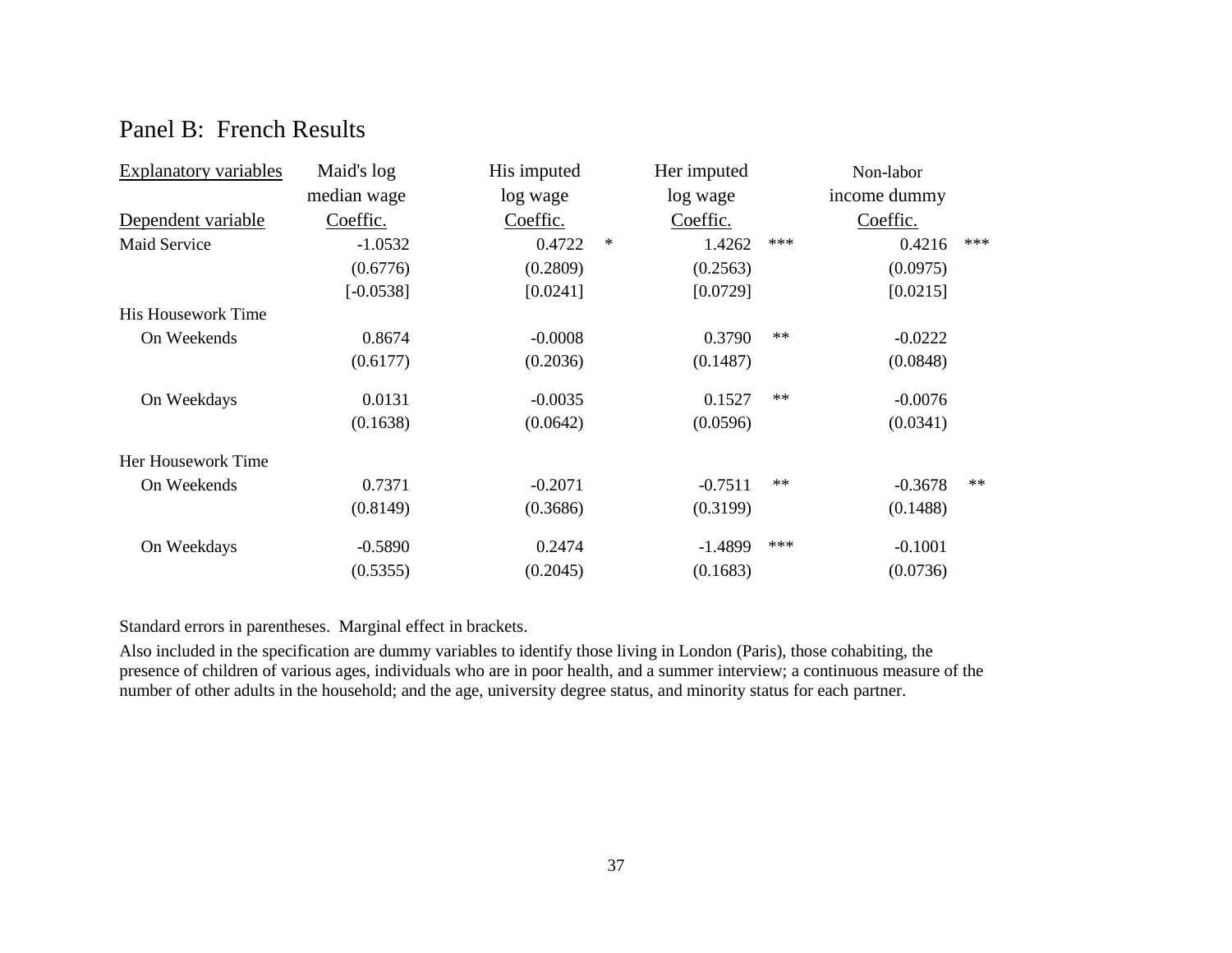## Table 4 Correlations

Panel A: UK

|                    |              |     | <b>His Housework Time</b> | Her Housework Time |             |        |             |     |
|--------------------|--------------|-----|---------------------------|--------------------|-------------|--------|-------------|-----|
|                    | Maid Service |     | On Weekends               |                    | On Weekdays |        | On Weekends |     |
| His Housework Time |              |     |                           |                    |             |        |             |     |
| On Weekends        | 0.0404       |     |                           |                    |             |        |             |     |
|                    | (0.0469)     |     |                           |                    |             |        |             |     |
| On Weekdays        | $-0.0721$    |     | 0.2181                    | ***                |             |        |             |     |
|                    | (0.0758)     |     | (0.0287)                  |                    |             |        |             |     |
| Her Housework Time |              |     |                           |                    |             |        |             |     |
| On Weekends        | $-0.0039$    |     | 0.0458                    |                    | $-0.0478$   | $\ast$ |             |     |
|                    | (0.0637)     |     | (0.0439)                  |                    | (0.0289)    |        |             |     |
| On Weekdays        | $-0.1670$    | *** | $-0.0598$                 | $**$               | $-0.1388$   | $***$  | 0.1264      | *** |
|                    | (0.0596)     |     | (0.0269)                  |                    | (0.0210)    |        | (0.0276)    |     |

Panel B: France

|                           |              |     |             |             | <b>His Housework Time</b> |  |
|---------------------------|--------------|-----|-------------|-------------|---------------------------|--|
|                           | Maid Service |     | On Weekends | On Weekdays |                           |  |
| <b>His Housework Time</b> |              |     |             |             |                           |  |
| On Weekends               | $-0.0200$    |     |             |             |                           |  |
|                           | (0.0897)     |     |             |             |                           |  |
| On Weekdays               | $-0.0731$    |     |             |             |                           |  |
|                           | (0.0575)     |     |             |             |                           |  |
| Her Housework Time        |              |     |             |             |                           |  |
| On Weekends               | $-0.1185$    |     | 0.0883      | $**$        |                           |  |
|                           | (0.0913)     |     | (0.0388)    |             |                           |  |
| On Weekdays               | $-0.2227$    | *** |             |             | $-0.0376$                 |  |
|                           | (0.0575)     |     |             |             | (0.0233)                  |  |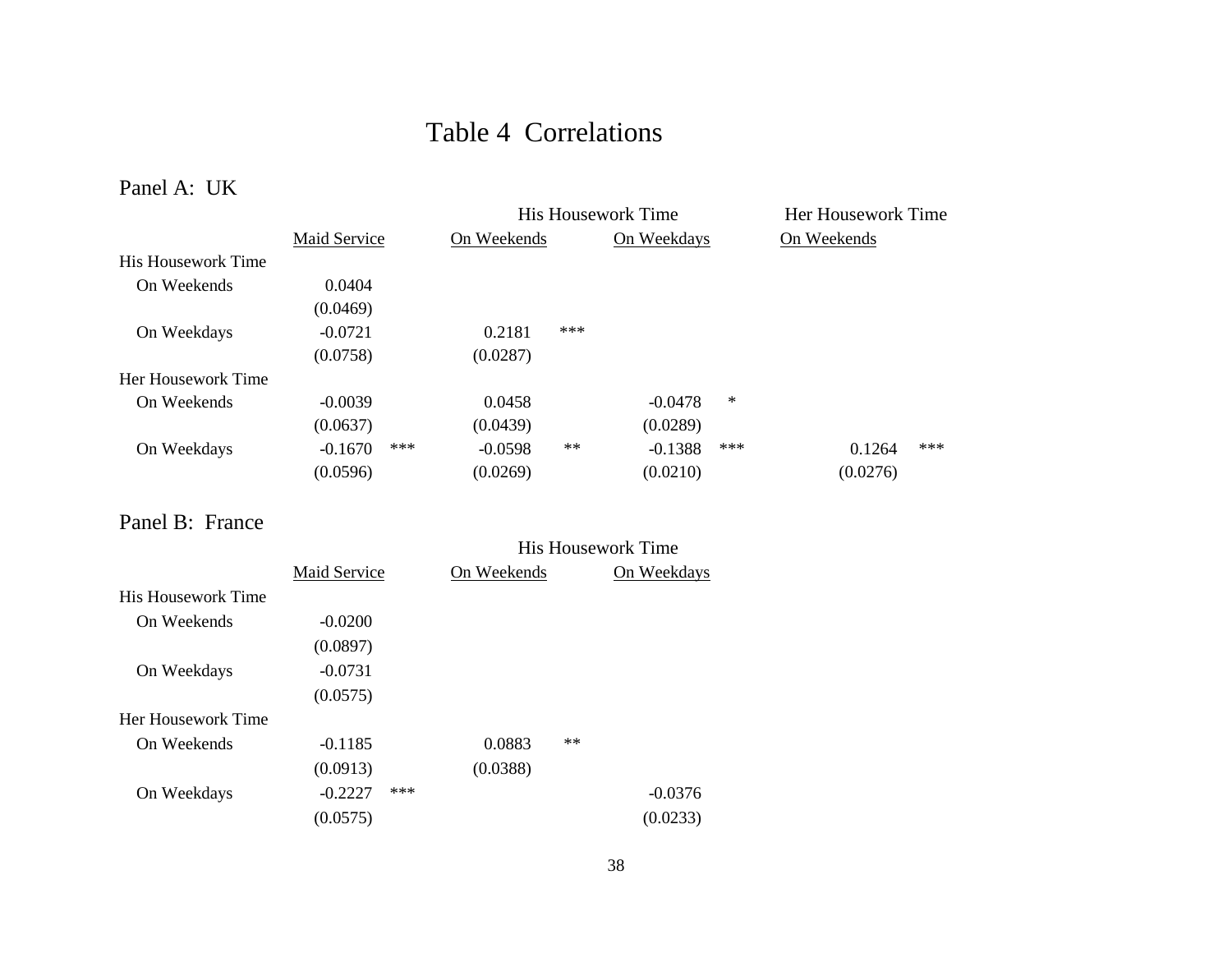## Appendix Table A1: Other Covariates for Home Production Inputs United Kingdom

|                               |                     | His Housework Time |             | Her Housework Time |             |      |  |  |
|-------------------------------|---------------------|--------------------|-------------|--------------------|-------------|------|--|--|
| Dependent variables:          | Maid Service        | On Weekends        | On Weekdays | On Weekends        | On Weekdays |      |  |  |
|                               |                     |                    |             |                    |             |      |  |  |
| <b>Explanatory Variables</b>  | Coeffic.            | Coeffic.           | Coeffic.    | Coeffic.           | Coeffic.    |      |  |  |
| Lives in London               | 0.0913              | $***$<br>$-0.3213$ | 0.0113      | $-0.3325$          | 0.1095      |      |  |  |
|                               | (0.3268)            | (0.1193)           | (0.0880)    | (0.2358)           | (0.1750)    |      |  |  |
| Cohabits                      | $-0.3442$<br>$\ast$ | $-0.0390$          | $-0.0021$   | $-0.0517$          | $-0.1494$   |      |  |  |
|                               | (0.2054)            | (0.0527)           | (0.0448)    | (0.0988)           | (0.0964)    |      |  |  |
| Number of persons age 17+     | 0.1175              | 0.0207             | $-0.0202$   | 0.0195             | 0.1558      | $**$ |  |  |
|                               | (0.0942)            | (0.0426)           | (0.0254)    | (0.0779)           | (0.0771)    |      |  |  |
| Presence of child age 0-2     | 0.1656              | 0.0283             | 0.0487      | 0.0558             | 0.4668      | ***  |  |  |
|                               | (0.1709)            | (0.0585)           | (0.0458)    | (0.1055)           | (0.0991)    |      |  |  |
| Presence of child age 3-4     | 0.2177              | 0.0698             | 0.0136      | 0.1401             | 0.4292      | ***  |  |  |
|                               | (0.2001)            | (0.0605)           | (0.0573)    | (0.1259)           | (0.1180)    |      |  |  |
| Presence of child age 5-9     | $-0.1202$           | 0.0323             | 0.0483      | 0.1690<br>∗        | 0.3482      | ***  |  |  |
|                               | (0.1550)            | (0.0618)           | (0.0432)    | (0.1018)           | (0.0876)    |      |  |  |
| Presence of child age 10-16   | $-0.0447$           | 0.0501             | $-0.0058$   | ***<br>0.3072      | 0.1823      | $**$ |  |  |
|                               | (0.1359)            | (0.0529)           | (0.0344)    | (0.1072)           | (0.0875)    |      |  |  |
| Summer                        | $-0.0744$           | $-0.0283$          | $-0.0306$   | 0.0035             | $-0.0150$   |      |  |  |
|                               | (0.1372)            | (0.0479)           | (0.0317)    | (0.0921)           | (0.0790)    |      |  |  |
| Woman's age                   | 0.0145              | $-0.0004$          | $-0.0003$   | 0.0131             | 0.0235      | ***  |  |  |
|                               | (0.0146)            | (0.0046)           | (0.0035)    | (0.0100)           | (0.0083)    |      |  |  |
| Woman has a university degree | 0.1836              | $-0.1001$          | $-0.0585$   | $-0.4261$<br>***   | $-0.0760$   |      |  |  |
|                               | (0.2281)            | (0.0991)           | (0.0662)    | (0.1484)           | (0.1356)    |      |  |  |
| Woman is in poor health       | 0.1699              | $-0.1145$          | 0.0797      | $-0.3514$          | 0.0270      |      |  |  |
|                               | (0.3150)            | (0.1364)           | (0.1442)    | (0.2241)           | (0.2293)    |      |  |  |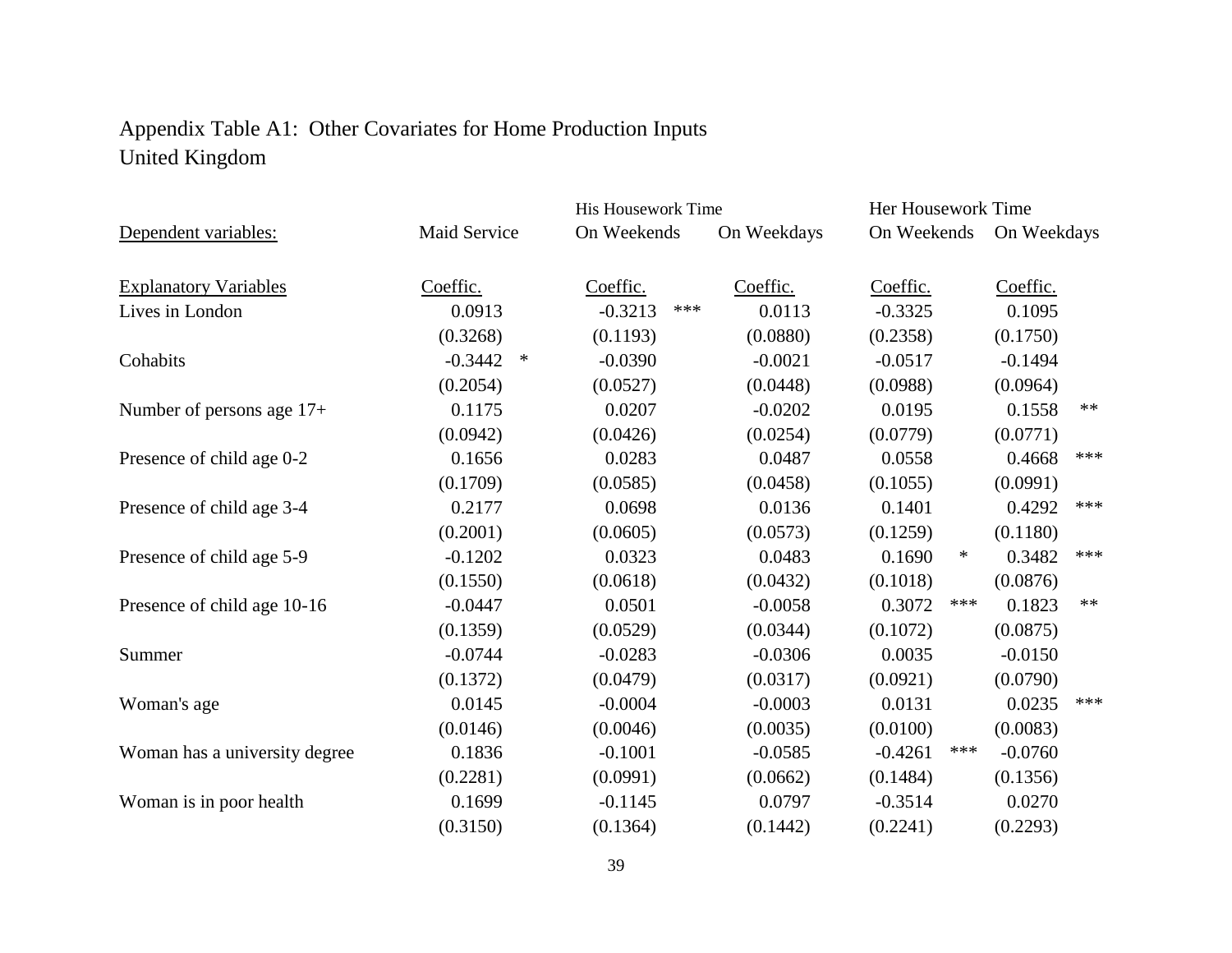| Woman is minority           | 0.5427    |   | $-0.1736$ |      | $-0.0016$ | $-0.2460$ |   | 0.1427    |
|-----------------------------|-----------|---|-----------|------|-----------|-----------|---|-----------|
|                             | (0.3414)  |   | (0.1617)  |      | (0.0858)  | (0.3633)  |   | (0.2005)  |
| Man's age                   | $-0.0005$ |   | 0.0008    |      | 0.0027    | 0.0072    |   | 0.0022    |
|                             | (0.0148)  |   | (0.0050)  |      | (0.0040)  | (0.0098)  |   | (0.0085)  |
| Man has a university degree | $-0.3204$ |   | 0.2080    | $**$ | 0.0449    | 0.0548    |   | $-0.0713$ |
|                             | (0.2205)  |   | (0.0987)  |      | (0.0673)  | (0.1549)  |   | (0.1402)  |
| Man is minority             | $-0.7014$ | ∗ | $-0.0126$ |      | $-0.0749$ | 0.5740    | ∗ | $-0.2196$ |
|                             | (0.3758)  |   | (0.1675)  |      | (0.0795)  | (0.2944)  |   | (0.2015)  |
| Constant                    | $-2.9225$ |   | $-3.2534$ | ***  | $-0.0291$ | $-1.8011$ |   | 1.6149    |
|                             | (3.5571)  |   | (1.2315)  |      | (0.8551)  | (2.1328)  |   | (1.6560)  |

Standard errors in parentheses.

Asterisks indicate significance using a 2-tailed test: \*\*\* 1%, \*\* 5%, \* 10%.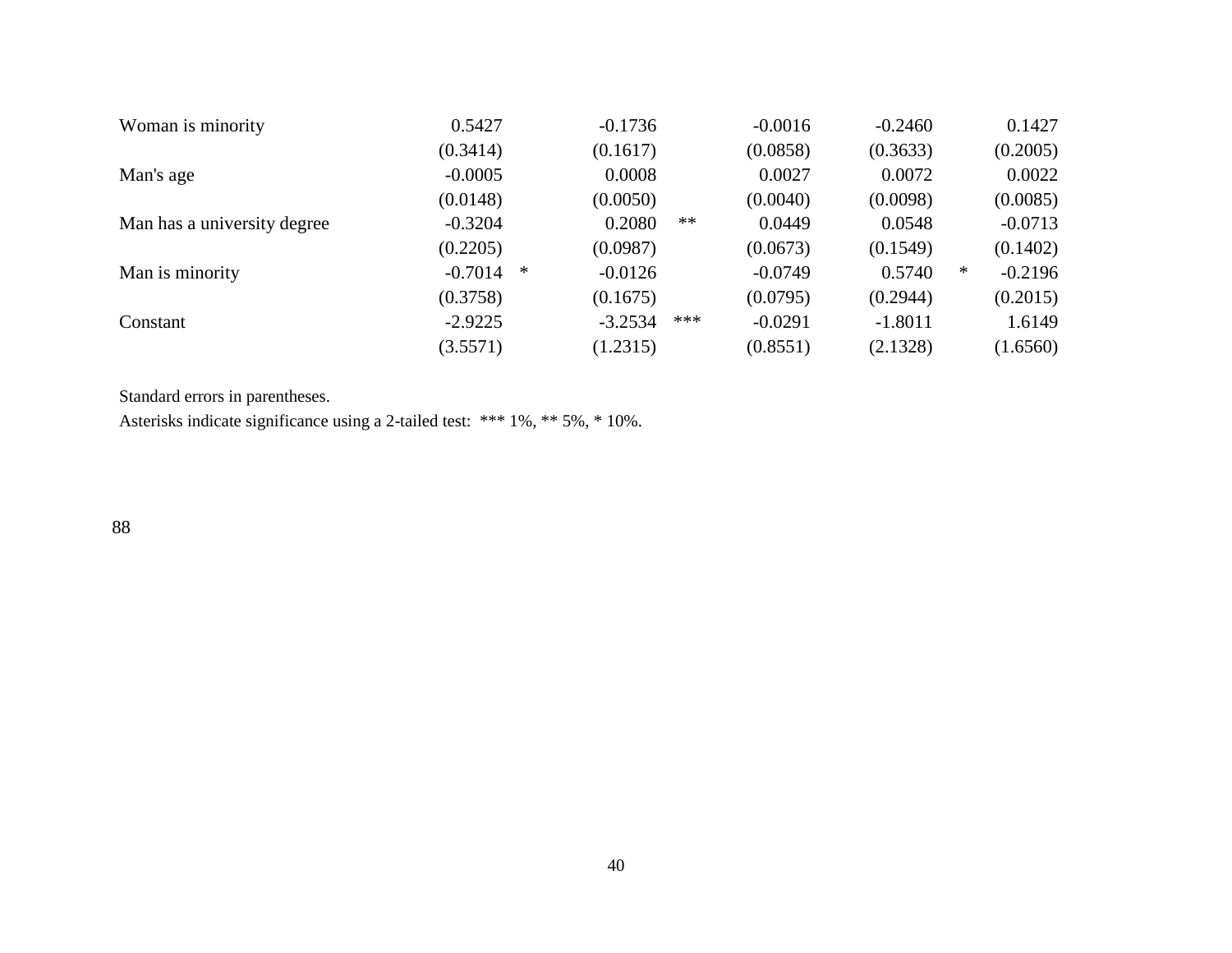## Appendix Table A2: Other Covariates for Home Production Inputs France

|                               |                     |  |             | His Housework Time | Her Housework Time |     |             |        |             |            |  |
|-------------------------------|---------------------|--|-------------|--------------------|--------------------|-----|-------------|--------|-------------|------------|--|
| Dependent variables:          | <b>Maid Service</b> |  | On Weekends |                    | On Weekdays        |     | On Weekends |        | On Weekdays |            |  |
| <b>Explanatory Variables</b>  | Coeffic.            |  | Coeffic.    |                    | Coeffic.           |     | Coeffic.    |        |             | Coeffic.   |  |
| Lives in Paris                | 0.2024              |  | $-0.4781$   | ***                | $-0.0351$          |     | $-0.3953$   |        | $-0.1560$   |            |  |
|                               | (0.2120)            |  | (0.1651)    |                    | (0.0688)           |     | (0.3028)    |        | (0.1929)    |            |  |
| Cohabits                      | 0.1084              |  | 0.0902      |                    | 0.1090             | *** | $-0.2729$   | $**$   | $-0.2736$   | ***        |  |
|                               | (0.1150)            |  | (0.0847)    |                    | (0.0371)           |     | (0.1318)    |        | (0.0826)    |            |  |
| Number of persons age 17+     | 0.0412              |  | $-0.0636$   |                    | $-0.0277$          | ∗   | 0.0506      |        | 0.1599      | ***        |  |
|                               | (0.0696)            |  | (0.0390)    |                    | (0.0148)           |     | (0.0798)    |        | (0.0584)    |            |  |
| Presence of child age 0-2     | 0.1736              |  | $-0.0334$   |                    | 0.0084             |     | 0.0590      |        | 0.1970      | $\ast\ast$ |  |
|                               | (0.1527)            |  | (0.0908)    |                    | (0.0314)           |     | (0.1491)    |        | (0.0866)    |            |  |
| Presence of child age 3-5     | 0.2299<br>$**$      |  | 0.0561      |                    | 0.0039             |     | 0.1869      |        | 0.2596      | ***        |  |
|                               | (0.1121)            |  | (0.0718)    |                    | (0.0385)           |     | (0.1560)    |        | (0.0825)    |            |  |
| Presence of child age 6-9     | ***<br>0.2988       |  | 0.0460      |                    | 0.0136             |     | 0.2251      | $\ast$ | 0.2721      | ***        |  |
|                               | (0.0880)            |  | (0.0648)    |                    | (0.0247)           |     | (0.1277)    |        | (0.0752)    |            |  |
| Presence of child age 10-16   | 0.0230              |  | $-0.0377$   |                    | $-0.0198$          |     | 0.1032      |        | 0.3055      | ***        |  |
|                               | (0.0894)            |  | (0.0598)    |                    | (0.0257)           |     | (0.1307)    |        | (0.0656)    |            |  |
| Summer                        | 0.0760              |  | 0.0089      |                    | 0.0463             |     | $-0.1676$   |        | $-0.1420$   |            |  |
|                               | (0.1426)            |  | (0.0740)    |                    | (0.0374)           |     | (0.1586)    |        | (0.0943)    |            |  |
| Woman's age                   | $-0.0138$           |  | $-0.0142$   | $\ast$             | $-0.0027$          |     | 0.0281      | $***$  | 0.0216      | ***        |  |
|                               | (0.0130)            |  | (0.0082)    |                    | (0.0036)           |     | (0.0140)    |        | (0.0080)    |            |  |
| Woman has a university degree | $-0.1097$           |  | $-0.0914$   |                    | $-0.0395$          |     | 0.2274      |        | 0.2522      | $\ast$     |  |
|                               | (0.1854)            |  | (0.1487)    |                    | (0.0672)           |     | (0.2440)    |        | (0.1368)    |            |  |
| Woman is in poor health       | 0.4104              |  | 0.1592      |                    | $-0.0545$          |     | $-0.4970$   |        | 0.3007      |            |  |
|                               | (0.3496)            |  | (0.2458)    |                    | (0.0856)           |     | (0.3149)    |        | (0.2702)    |            |  |